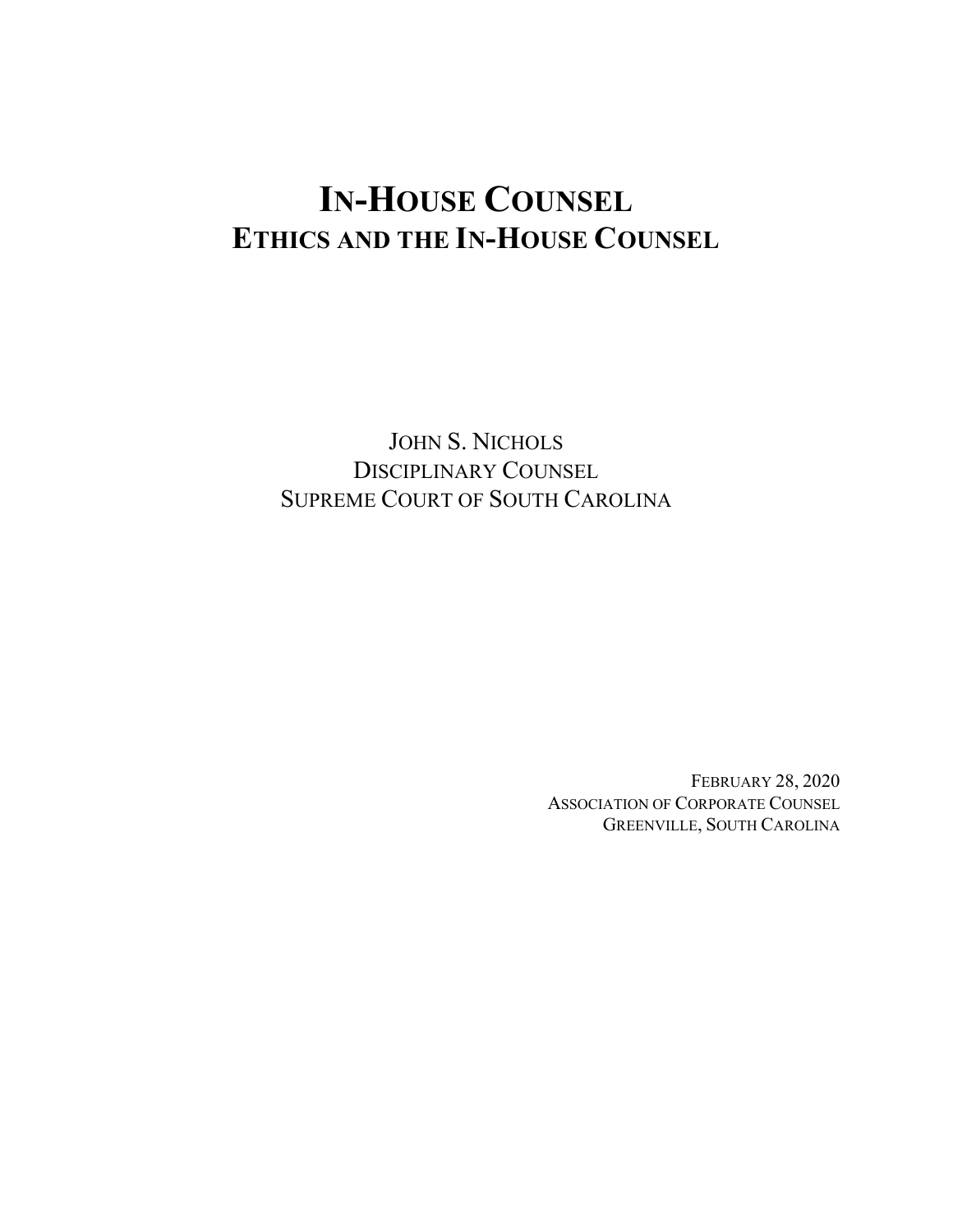Prior to 2017, the authority to practice law in South Carolina arose in three circumstances: (1) a license to practice law from the Supreme Court of South Carolina; (2) authorization *pro hac vice* under Rule 404, SCACR; or (3) a limited certificate for admission under Rule 405, SCACR. *Lexington Law Firm v. SC Dept. of Consumer Affairs*, 382 S.C. 580, 587 n. 2, 677 S.E.2d 591, 594 n. 2 (2009). In 2017, the Supreme Court adopted Rule 430, SCACR, which provides for a limited certificate to practice for the attorney-spouse of an activeduty military person on Permanent Change of Station orders stationed in South Carolina. The current version of Rule 430 is attached to these materials.

These materials are concerned primarily with rules governing "in-house" counsel and lawyers admitted under a limited certificate pursuant to Rule 405. The appendix also contains a copy of Rule 430, which governs a Limited Certificate of Admission for Military Spouse Attorneys.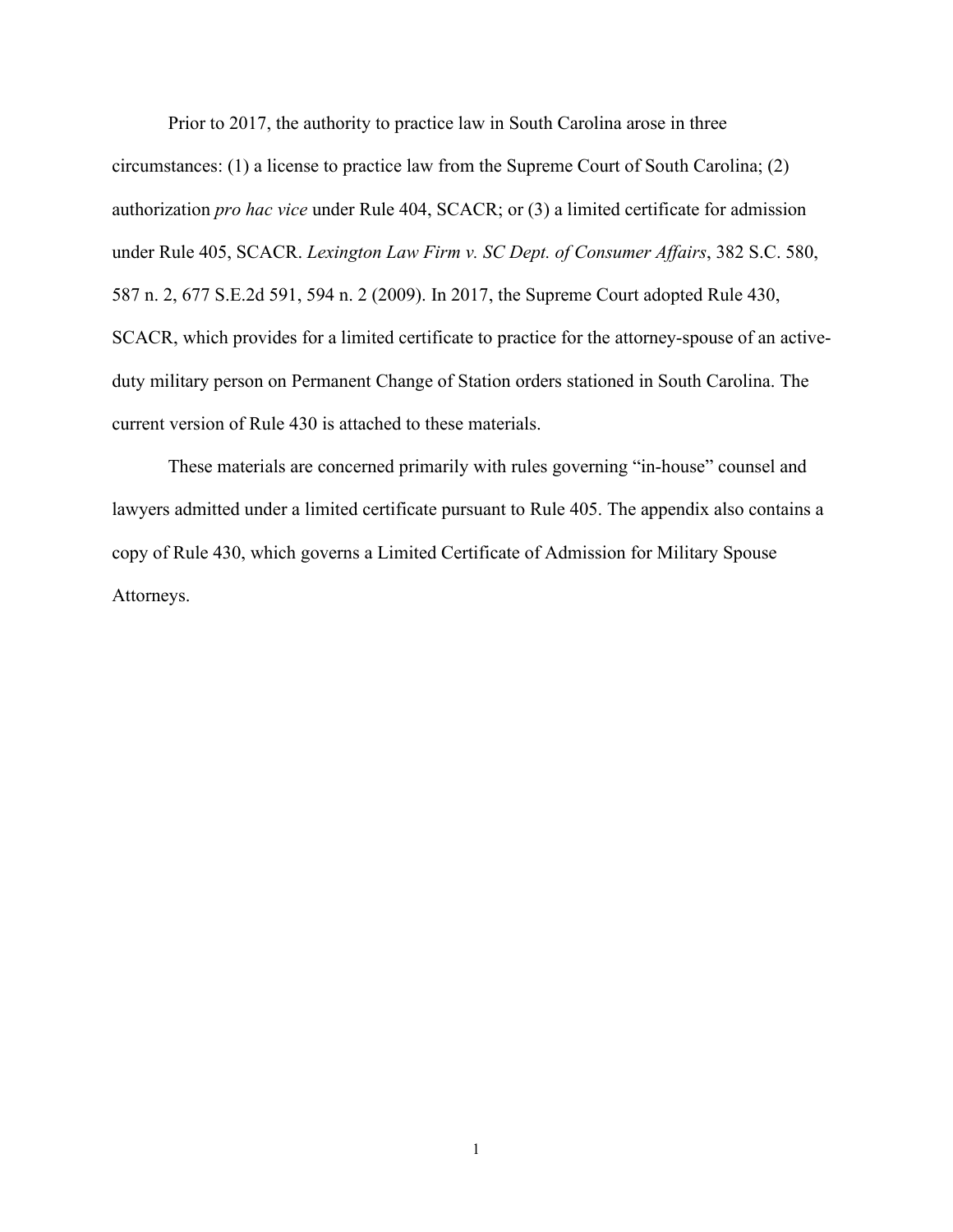#### **What is an "In-House Counsel"?**

In-house counsel have been described as "that Centaur-like half lawyer half businessperson" who "embody an uneasy combination of conflicting traits: a cautious eye toward risk analysis and an aggressive, roll-the-dice attitude toward business decisions." Albert L. Vreeland, II, Jennifer L. Howard, *The Care and Feeding of In-House Counsel*, 67 Ala. Lawyer 340 (Sept. 2006). According to Georgetown Law School's Web Site, "An in-house lawyer is employed by a corporation. The corporation may have one attorney or a large legal department." [https://www.law.georgetown.edu/careers/career-planning/private-sector-settings/in-house](https://www.law.georgetown.edu/careers/career-planning/private-sector-settings/in-house-counsel.cfm)[counsel.cfm](https://www.law.georgetown.edu/careers/career-planning/private-sector-settings/in-house-counsel.cfm)

And the Association of Corporate Counsel describes the role in the United States as

follows:

In-house counsel in the United States are responsible for a wide range of legal and business duties. The scope of legal work is broader than in private practice and involves both straightforward legal tasks as well as proactive risk management. It often requires familiarity with a variety of areas of the law, including contracts, intellectual property, labor/employment, litigation, tax, antitrust, ERISA, corporate/securities and privacy matters, among others.

The position also requires business acumen. By using their knowledge of a company's business and its corporate culture, in-house counsel operate at a lower cost than outside attorneys. They proactively assess and manage risks and deal with the routine legal matters a corporation confronts. Then, when necessary, inhouse counsel leverage the use of outside attorneys by focusing the scope of outside research and work.

In the U.S., the communication between an attorney and a client, including a corporation, is privileged and protected from discovery when the purpose of the communication is to seek or receive legal advice. The rule applies whether the communication is with in-house counsel or an outside attorney. (This contrasts with the approach used in many European countries, discussed below, where communications with in-house counsel are generally not entitled to the same protection as communications with outside legal advisors.) However, the privilege exists only when a communication is made for the purpose of obtaining legal advice; communications for any other reason are not privileged. This can create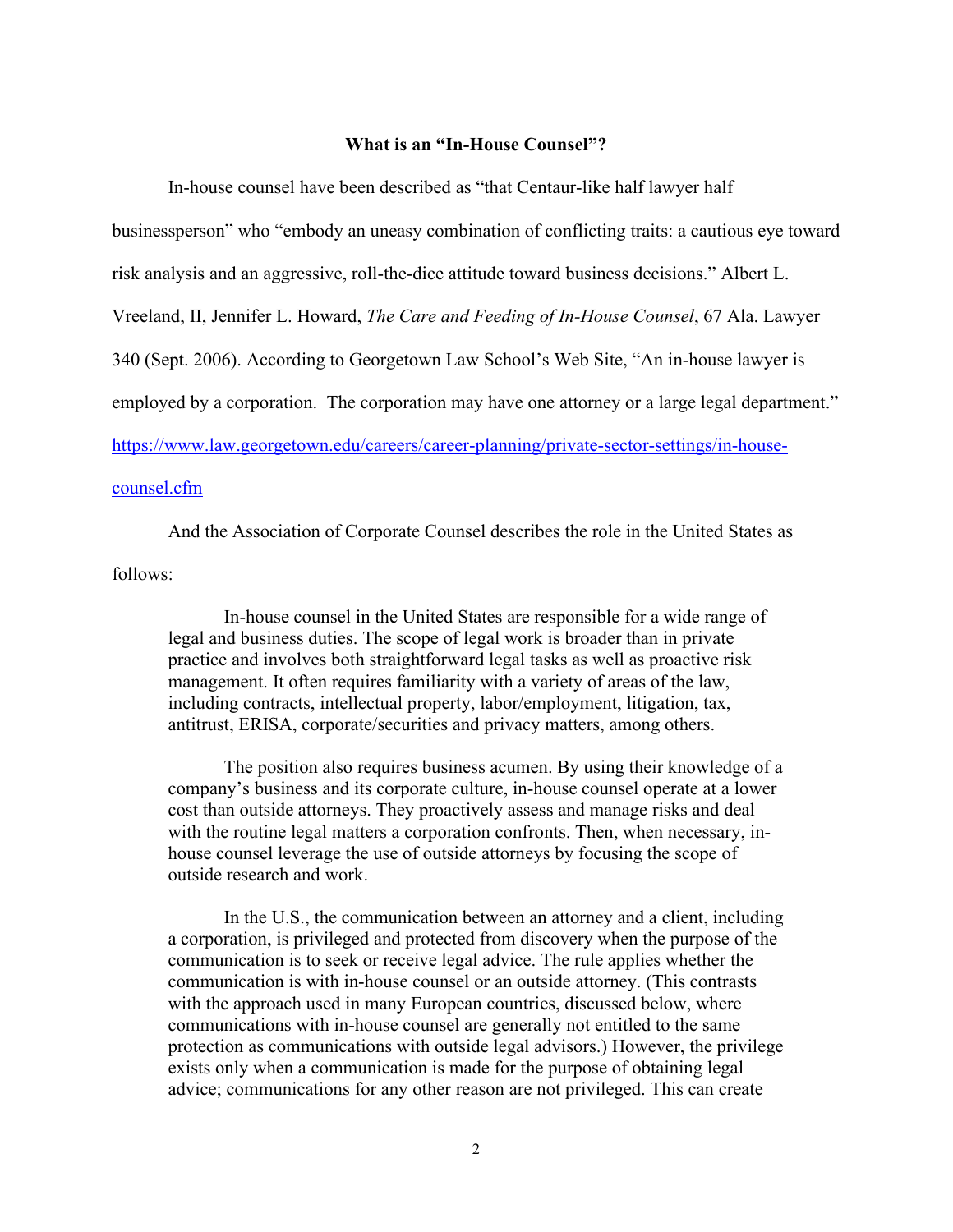confusion because in-house counsel are often involved in business tasks that extend beyond pure legal duties. Accordingly, in-house counsel should be familiar with when the privilege applies and educate the management and other employees of their company about when it may not apply and how it can be lost.

*The Role of In-House Counsel: Global Distinctions*, Assoc. of Corp. Counsel.

[http://www.acc.com/legalresources/quickcounsel/troicgd.cfm.](http://www.acc.com/legalresources/quickcounsel/troicgd.cfm)

Rule 410, SCACR, creates the South Carolina Bar. The Rule sets forth "Membership Classes" and includes certain "limited memberships," including in-house counsel. Rule 410(h)(2), SCACR. Those persons are permitted a limited certificate of admission to practice law in South Carolina pursuant to Rule 405, SCACR. Rules 405 and 410 are discussed in the materials below. The materials also discuss Rule 430, SCACR, which provides for limited certificates of admission for military spouse attorneys.

Also, Rule 5.5, RPC, permits multi-jurisdictional practice by lawyers licensed in other jurisdictions under specific circumstances. That Rule, and additional rules impacting in-house counsel, are also discussed below.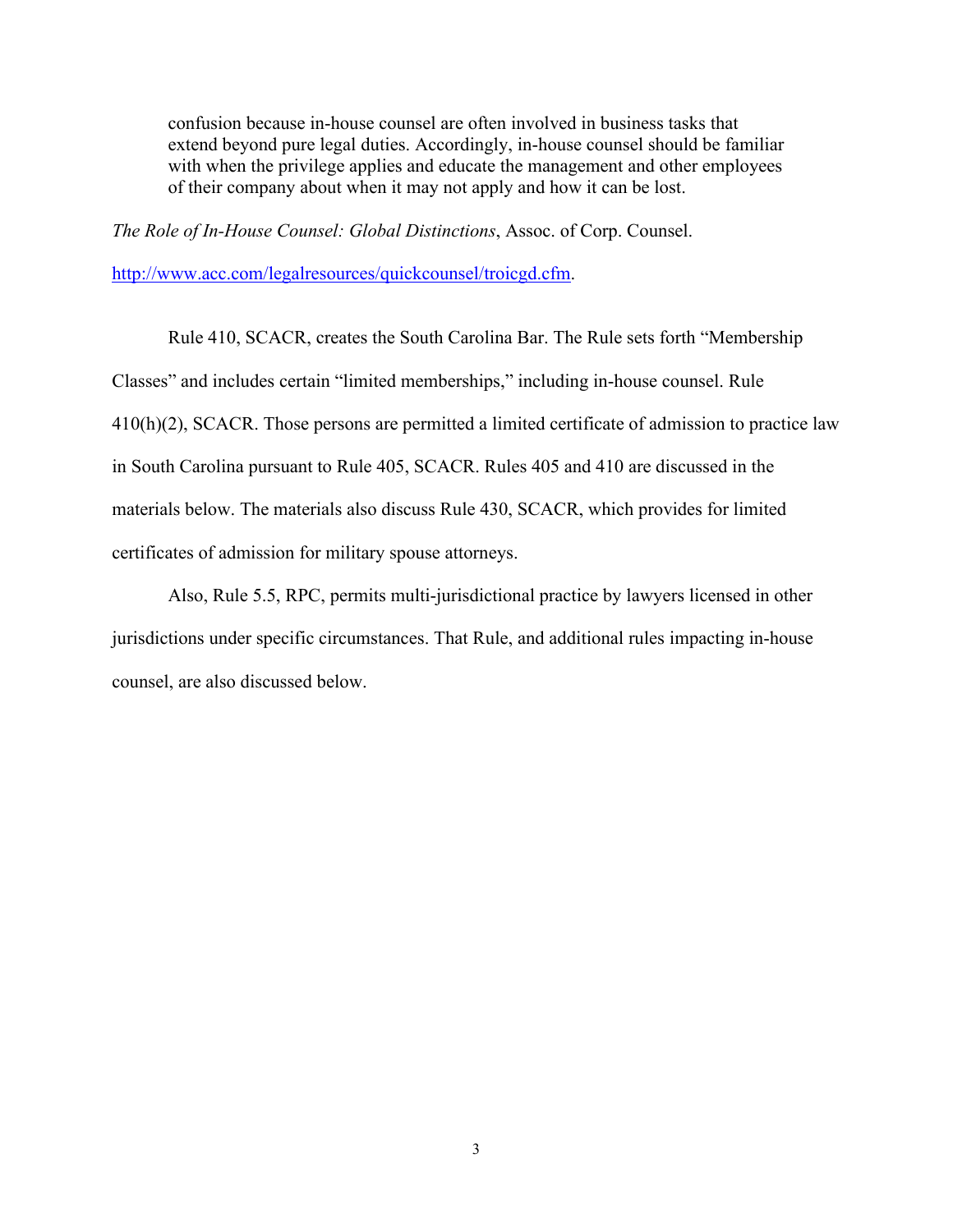## **The Rules**

Various portions of the Appellate Court Rules impact in-house counsel. These materials address certain portions of the Rules of Professional Conduct (RPC), the Appellate Court Rules governing limited admission, statutory authority, and the Rules for Lawyer Disciplinary Enforcement (RLDE). These are by no means the end of the story -- because an in-house counsel falls within the jurisdiction of the Office of Disciplinary Counsel, then every rule applicable to a lawyer who is regularly admitted in South Carolina applies to a lawyer who acts as corporate inhouse counsel within this jurisdiction. See Rule 2(q), RLDE, Rule 413, SCACR (defining "lawyer" to include "a lawyer not admitted in this jurisdiction if the lawyer provides or offers to provide any legal services in this jurisdiction").

#### **Rule 1.6, RPC -- Confidentiality**

The basic rule of confidentiality requires that a "lawyer may not reveal information relating to the representation of a client unless the client gives informed consent, the disclosure is implicitly authorized in order to carry out the representation or the disclosure is permitted by paragraph (b)." Rule 1.6(a), RPC, Rule 407, SCACR. So when will this apply to in-house counsel, who is an employee of the corporation but who is also a lawyer ostensibly advising the entity on a legal course of action?

The answer lies in Rule 1.6(b), which provides:

(b) A lawyer may reveal information relating to the representation of a client to the extent the lawyer reasonably believes necessary:

(1) to prevent the client from committing a criminal act;

(2) to prevent reasonably certain death or substantial bodily harm;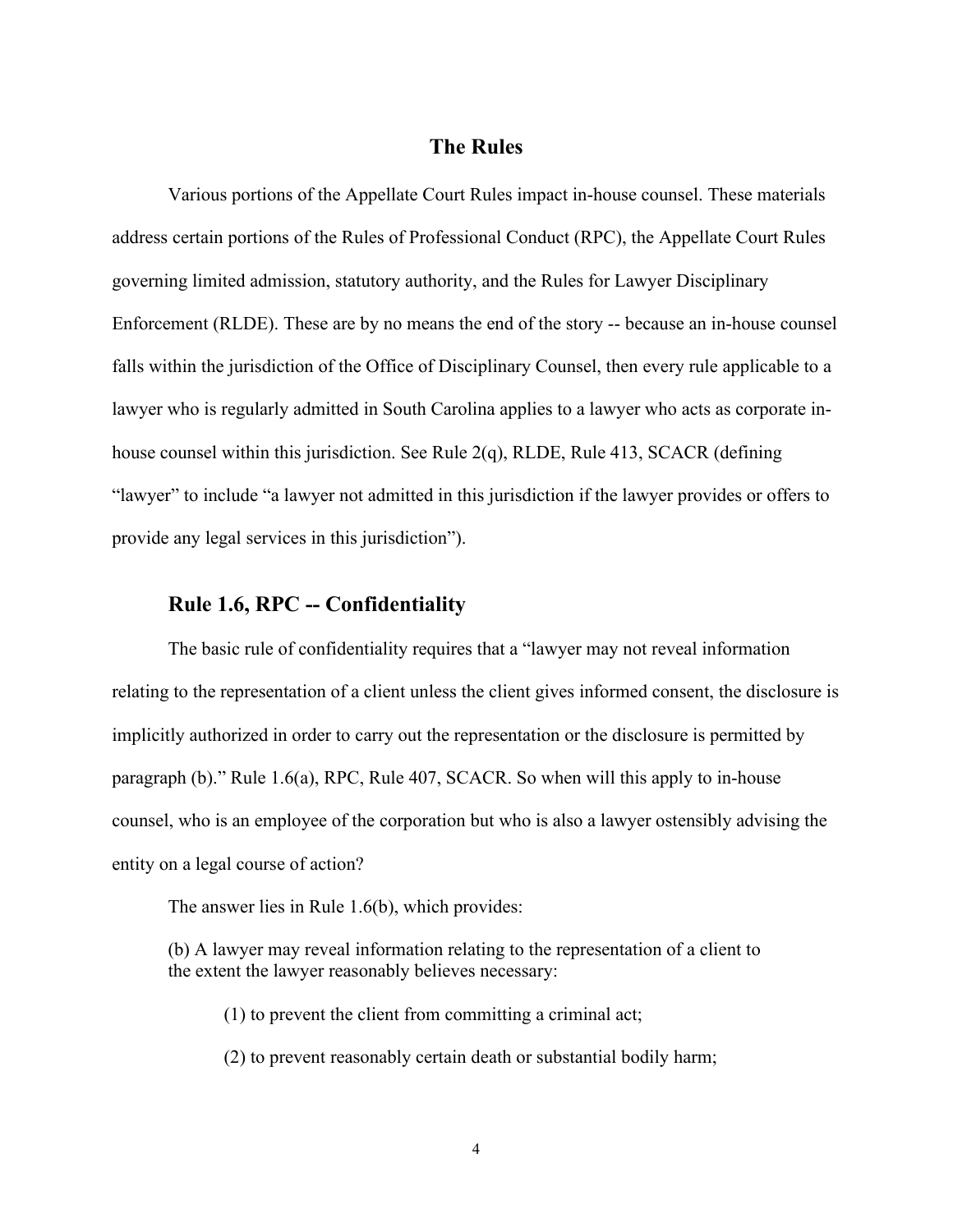(3) to prevent the client from committing a crime or fraud that is reasonably certain to result in substantial injury to the financial interests or property of another and in furtherance of which the client has used or is using the lawyer's services;

(4) to prevent, mitigate or rectify substantial injury to the financial interests or property of another that is reasonably certain to result or has resulted from the client's commission of a crime or fraud in furtherance of which the client has used the lawyer's services;

(5) to secure legal advice about the lawyer's compliance with these Rules;

(6) to establish a claim or defense on behalf of the lawyer in a controversy between the lawyer and the client, to establish a defense to a criminal charge or civil claim against the lawyer based upon conduct in which the client was involved, or to respond to allegations in any proceeding concerning the lawyer's representation of the client;

(7) to comply with other law or a court order; or

(8) to detect and resolve conflicts of interest arising from the lawyer's change of employment or from changes in the composition or ownership of a firm, but only if the revealed information would not compromise the attorney-client privilege or otherwise prejudice the client.

Rule 1.6(b), RPC. Note that the lawyer "may" reveal the information although there is no

requirement under South Carolina's version of the rule that the lawyer do so. Still, providing

competent service to the organization may require in-house counsel to reveal information

meeting the Rule 1.6(b) tests. This decision is informed by Rule 1.13(b),  $(c)$ ,  $(d)$  and  $(e)$ , which

provide:

(b) If a lawyer for an organization knows that an officer, employee or other person associated with the organization is engaged in action, intends to act or refuses to act in a matter related to the representation that is a violation of a legal obligation to the organization, or a violation of law which reasonably might be imputed to the organization, and that is likely to result in substantial injury to the organization, then the lawyer shall proceed as is reasonably necessary in the best interest of the organization. Unless the lawyer reasonably believes that it is not necessary in the best interest of the organization to do so, the lawyer shall refer the matter to higher authority in the organization, including, if warranted by the circumstances, to the highest authority that can act on behalf of the organization as determined by applicable law.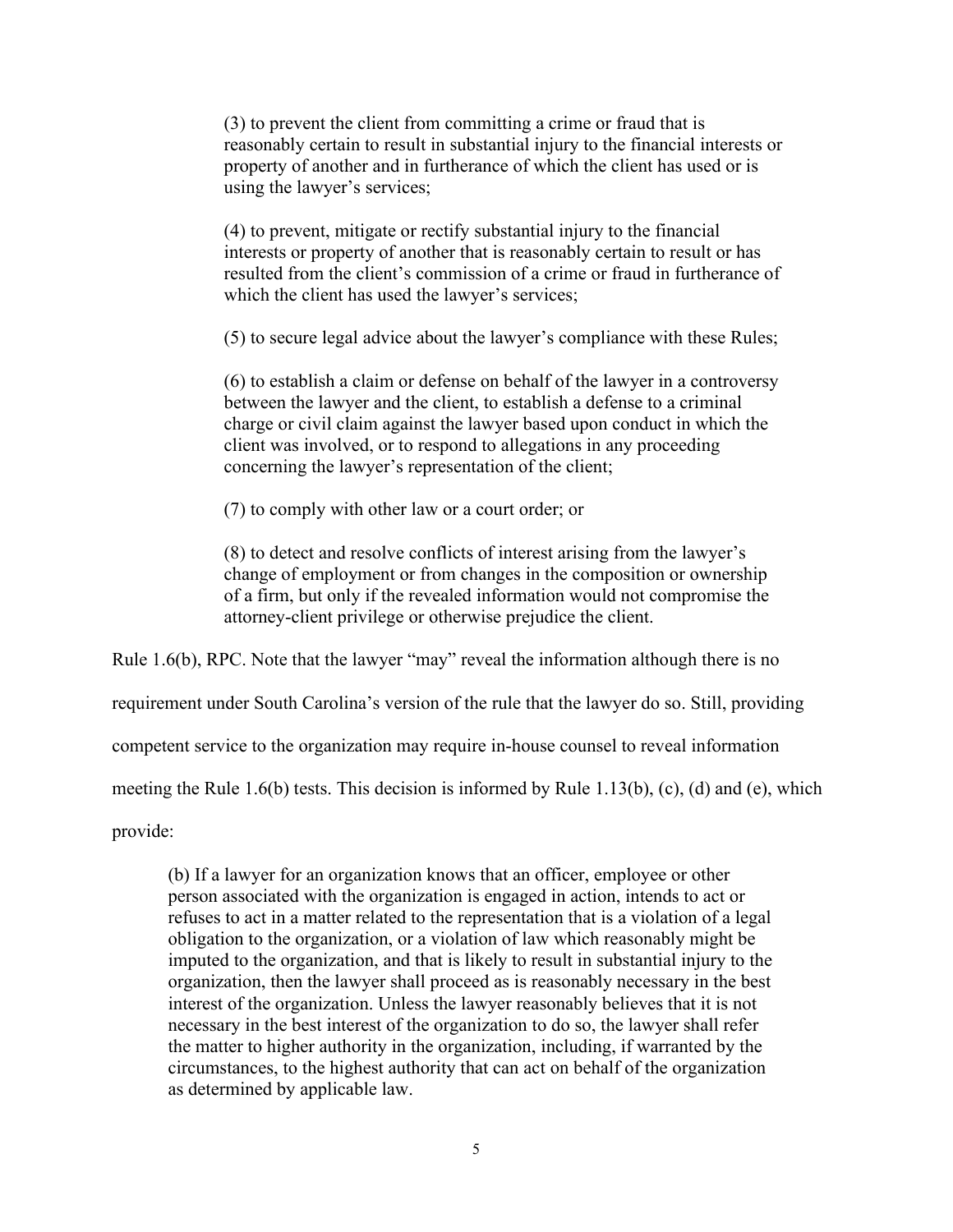(c) Except as provided in paragraph (d), if,

(1) despite the lawyer's efforts in accordance with paragraph (b), the highest authority that can act on behalf of the organization insists upon or fails to address in a timely and appropriate manner an action, or a refusal to act, that is clearly a violation of law, and

(2) the lawyer reasonably believes that the violation is reasonably certain to result in substantial injury to the organization, then the lawyer may reveal information relating to the representation whether or not Rule 1.6 permits such disclosure, but only if and to the extent the lawyer reasonably believes necessary to prevent substantial injury to the organization.

(d) Paragraph (c) shall not apply with respect to information relating to a lawyer's representation of an organization to investigate an alleged violation of law, or to defend the organization or an officer, employee or other constituent associated with the organization against a claim arising out of an alleged violation of law.

(e) A lawyer who reasonably believes that he or she has been discharged because of the lawyer's actions taken pursuant to paragraphs  $(b)$  or  $(c)$ , or who withdraws under circumstances that require or permit the lawyer to take action under either of those paragraphs, shall proceed as the lawyer reasonably believes necessary to assure that the organization's highest authority is informed of the lawyer's discharge or withdrawal.

Rule 1.13, RPC (discussed below in more detail).

For a discussion of rules implicated by discussions between a lawyer and the law firm's

in-house counsel, see Nathan M. Crystal, *Communications with Law Firm In-House Counsel:* 

*Does the Privilege Apply?* 25-SEP S.C. Lawyer 11 (Sept. 2013).

## **Rule 1.13, RPC -- Organization as Client**

This is the primary rule governing lawyers an organization employs as in-house counsel.

This rule defines the lawyer's client and the duties owed to that client apart from its constituents.

The Rule provides:

(a) A lawyer employed or retained by an organization represents the organization acting through its duly authorized constituents.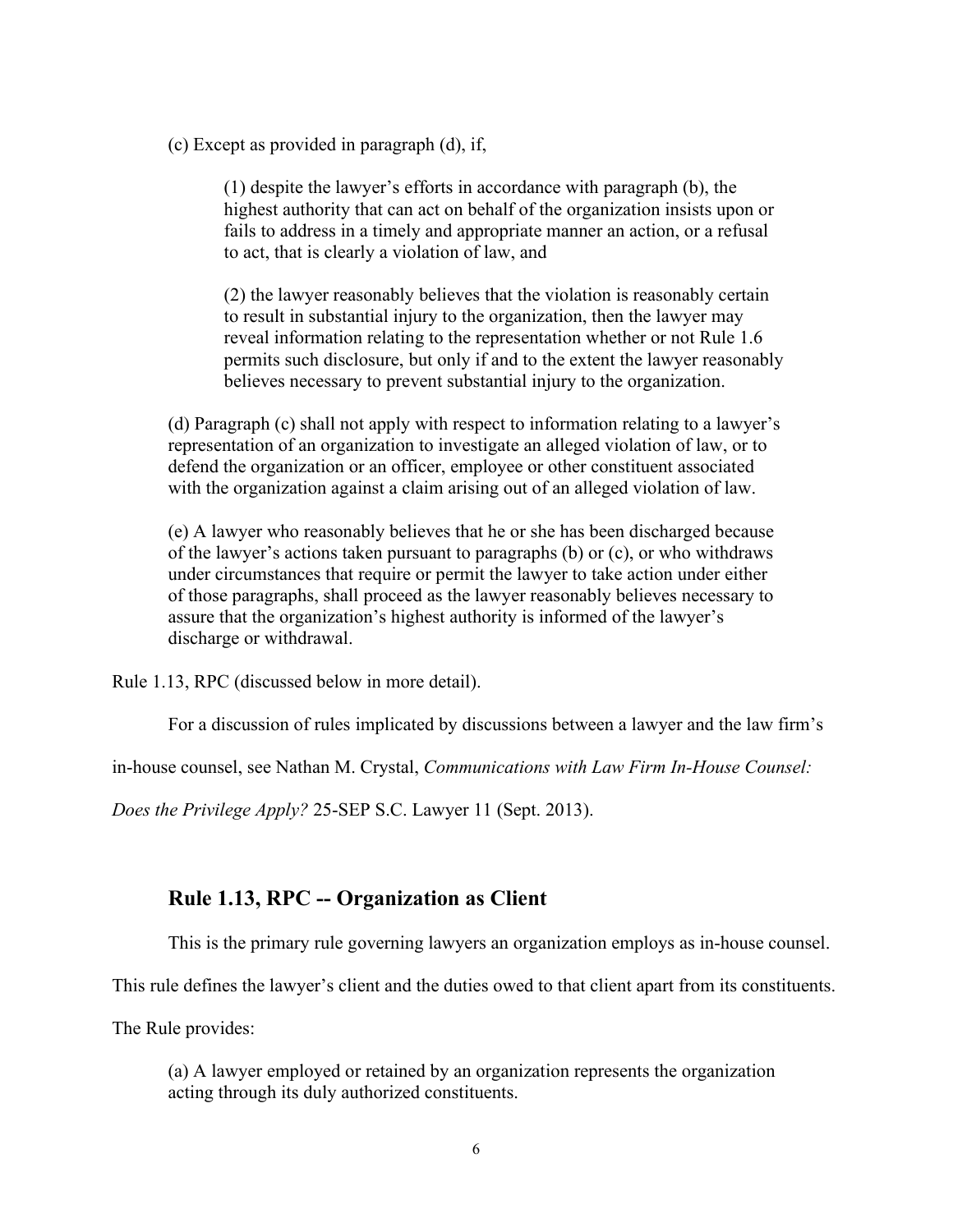(b) If a lawyer for an organization knows that an officer, employee or other person associated with the organization is engaged in action, intends to act or refuses to act in a matter related to the representation that is a violation of a legal obligation to the organization, or a violation of law which reasonably might be imputed to the organization, and that is likely to result in substantial injury to the organization, then the lawyer shall proceed as is reasonably necessary in the best interest of the organization. Unless the lawyer reasonably believes that it is not necessary in the best interest of the organization to do so, the lawyer shall refer the matter to higher authority in the organization, including, if warranted by the circumstances, to the highest authority that can act on behalf of the organization as determined by applicable law.

(c) Except as provided in paragraph (d), if,

(1) despite the lawyer's efforts in accordance with paragraph (b), the highest authority that can act on behalf of the organization insists upon or fails to address in a timely and appropriate manner an action, or a refusal to act, that is clearly a violation of law, and

(2) the lawyer reasonably believes that the violation is reasonably certain to result in substantial injury to the organization, then the lawyer may reveal information relating to the representation whether or not Rule 1.6 permits such disclosure, but only if and to the extent the lawyer reasonably believes necessary to prevent substantial injury to the organization.

(d) Paragraph (c) shall not apply with respect to information relating to a lawyer's representation of an organization to investigate an alleged violation of law, or to defend the organization or an officer, employee or other constituent associated with the organization against a claim arising out of an alleged violation of law.

(e) A lawyer who reasonably believes that he or she has been discharged because of the lawyer's actions taken pursuant to paragraphs (b) or (c), or who withdraws under circumstances that require or permit the lawyer to take action under either of those paragraphs, shall proceed as the lawyer reasonably believes necessary to assure that the organization's highest authority is informed of the lawyer's discharge or withdrawal.

(f) In dealing with an organization's directors, officers, employees, members, shareholders or other constituents, a lawyer shall explain the identity of the client when the lawyer knows or reasonably should know that the organization's interests are adverse to those of the constituents with whom the lawyer is dealing.

(g) A lawyer representing an organization may also represent any of its directors, officers, employees, members, shareholders or other constituents, subject to the provisions of Rule 1.7. If the organization's consent to the dual representation is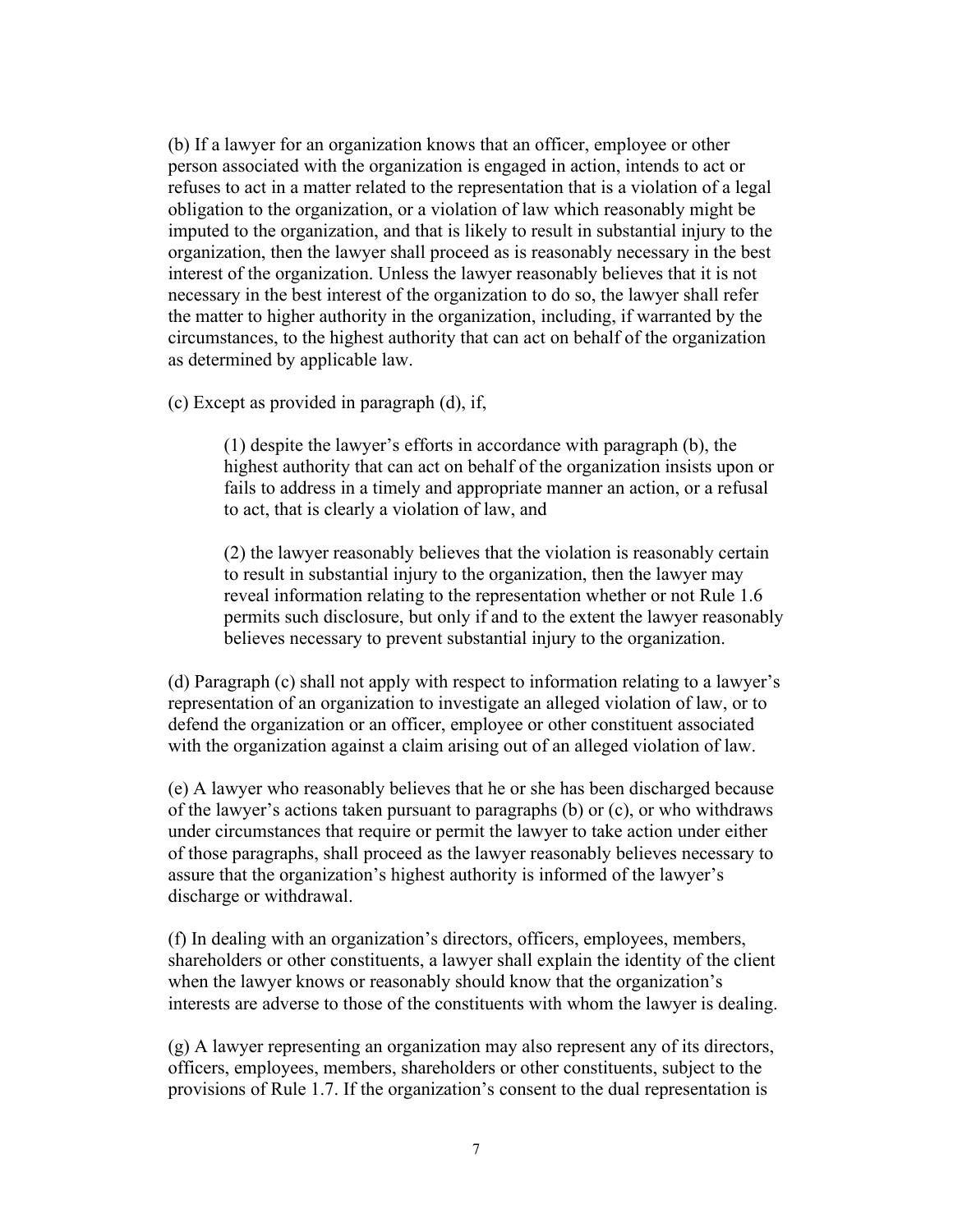required by Rule 1.7, the consent shall be given by an appropriate official of the organization other than the individual who is to be represented, or by the shareholders.

#### **Comment**

#### **The Entity as the Client**

[1] An organizational client is a legal entity, but it cannot act except through its officers, directors, employees, shareholders and other constituents. Officers, directors, employees and shareholders are the constituents of the corporate organizational client. The duties defined in this Comment apply equally to unincorporated associations. "Other constituents" as used in this Comment means the positions equivalent to officers, directors, employees and shareholders held by persons acting for organizational clients that are not corporations.

[2] When one of the constituents of an organizational client communicates with the organization's lawyer in that person's organizational capacity, the communication is protected by Rule 1.6. Thus, by way of example, if an organizational client requests its lawyer to investigate allegations of wrongdoing, interviews made in the course of that investigation between the lawyer and the client's employees or other constituents are covered by Rule 1.6. This does not mean, however, that constituents of an organizational client are the clients of the lawyer. The lawyer may not disclose to such constituents information relating to the representation except for disclosures explicitly or impliedly authorized by the organizational client in order to carry out the representation or as otherwise permitted by Rule 1.6.

[3] When constituents of the organization make decisions for it, the decisions ordinarily must be accepted by the lawyer even if their utility or prudence is doubtful. Decisions concerning policy and operations, including ones entailing serious risk, are not as such in the lawyer's province. Paragraph (b) makes clear, however, that when the lawyer knows that the organization is likely to be substantially injured by action of an officer or other constituent that violates a legal obligation to the organization or is in violation of law that might be imputed to the organization, the lawyer must proceed as is reasonably necessary in the best interest of the organization. As defined in Rule 1.0(h), knowledge can be inferred from circumstances, and a lawyer cannot ignore the obvious.

[4] In determining how to proceed under paragraph (b), the lawyer should give due consideration to the seriousness of the violation and its consequences, the responsibility in the organization and the apparent motivation of the person involved, the policies of the organization concerning such matters, and any other relevant considerations. Ordinarily, referral to a higher authority would be necessary. In some circumstances, however, it may be appropriate for the lawyer to ask the constituent to reconsider the matter; for example, if the circumstances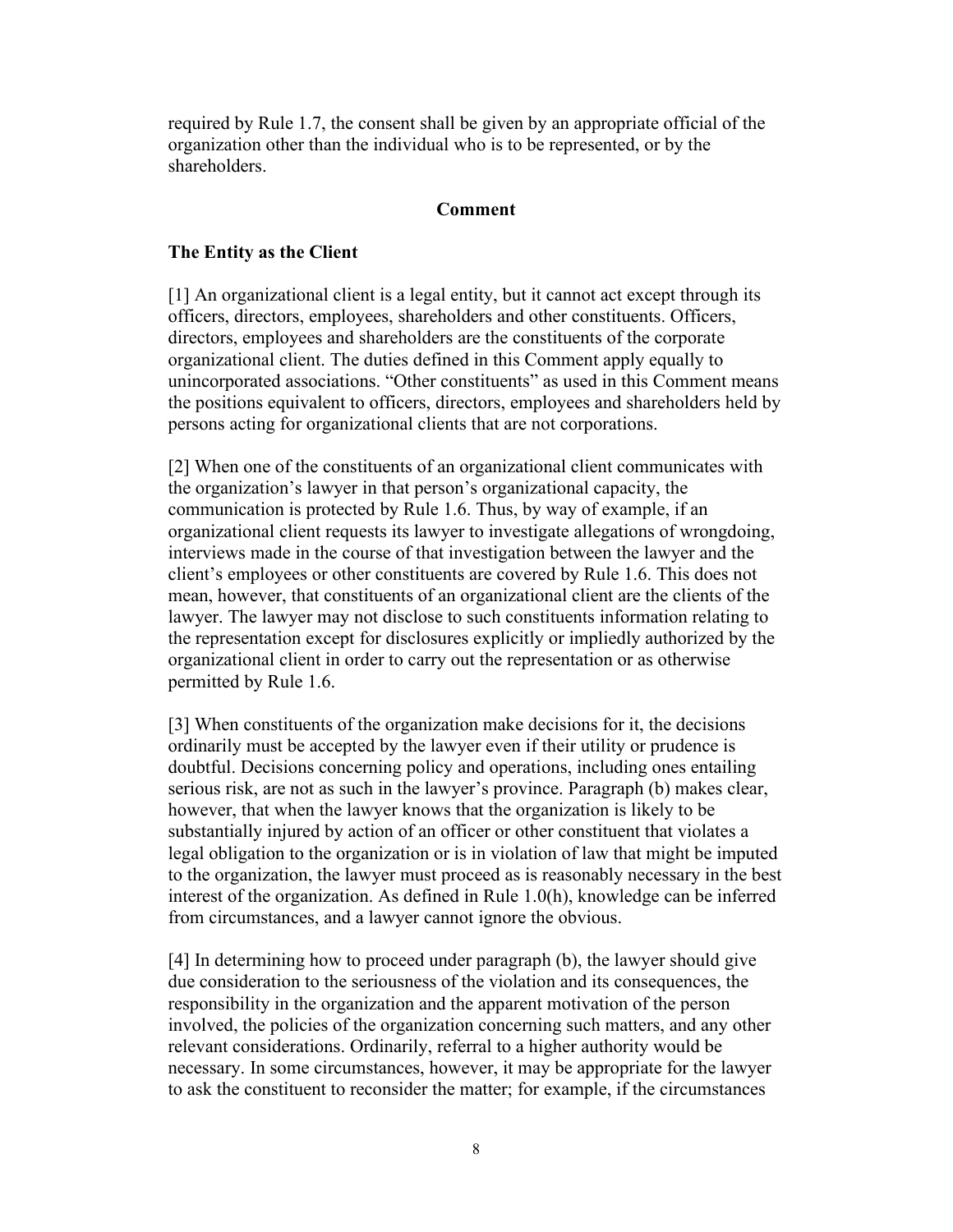involve a constituent's innocent misunderstanding of law and subsequent acceptance of the lawyer's advice, the lawyer may reasonably conclude that the best interest of the organization does not require that the matter be referred to higher authority. If a constituent persists in conduct contrary to the lawyer's advice, it will be necessary for the lawyer to take steps to have the matter reviewed by a higher authority in the organization. If the matter is of sufficient seriousness and importance or urgency to the organization, referral to higher authority in the organization may be necessary even if the lawyer has not communicated with the constituent. Any measures taken should, to the extent practicable, minimize the risk of revealing information relating to the representation to persons outside the organization. Even in circumstances where a lawyer is not obligated by Rule 1.13 to proceed, a lawyer may bring to the attention of an organizational client, including its highest authority, matters that the lawyer reasonably believes to be of sufficient importance to warrant doing so in the best interest of the organization.

[5] Paragraph (b) also makes clear that, when it is reasonably necessary to enable the organization to address the matter in a timely and appropriate manner, the lawyer must refer the matter to higher authority, including, if warranted by the circumstances, the highest authority that can act on behalf of the organization under applicable law. The organization's highest authority to whom a matter may be referred ordinarily will be the board of directors or similar governing body. However, applicable law may prescribe that under certain conditions the highest authority reposes elsewhere, for example, in the independent directors of a corporation.

#### **Relation to Other Rules**

[6] The authority and responsibility provided in this Rule are concurrent with the authority and responsibility provided in other Rules. In particular, this Rule does not limit or expand the lawyer's responsibility under Rules 1.6, 1.8, 1.16, 3.3 or 4.1. Paragraph (c) of this Rule supplements Rule 1.6(b) by providing an additional basis upon which the lawyer may reveal information relating to the representation, but does not modify, restrict, or limit the provisions of Rule  $1.6(b)(1)-(7)$ . Under paragraph (c) the lawyer may reveal such information only when the organization's highest authority insists upon or fails to address threatened or ongoing action that is clearly a violation of law, and then only to the extent the lawyer reasonably believes necessary to prevent reasonably certain substantial injury to the organization. It is not necessary that the lawyer's services be used in furtherance of the violation, but it is required that the matter be related to the lawyer's representation of the organization. If the lawyer's services are being used by an organization to further a crime or fraud by the organization, Rules 1.6(b)(3) and 1.6(b)(4) may permit the lawyer to disclose confidential information. In such circumstances Rule 1.2(d) may also be applicable, in which event, withdrawal from the representation under Rule 1.16(a)(1) may be required.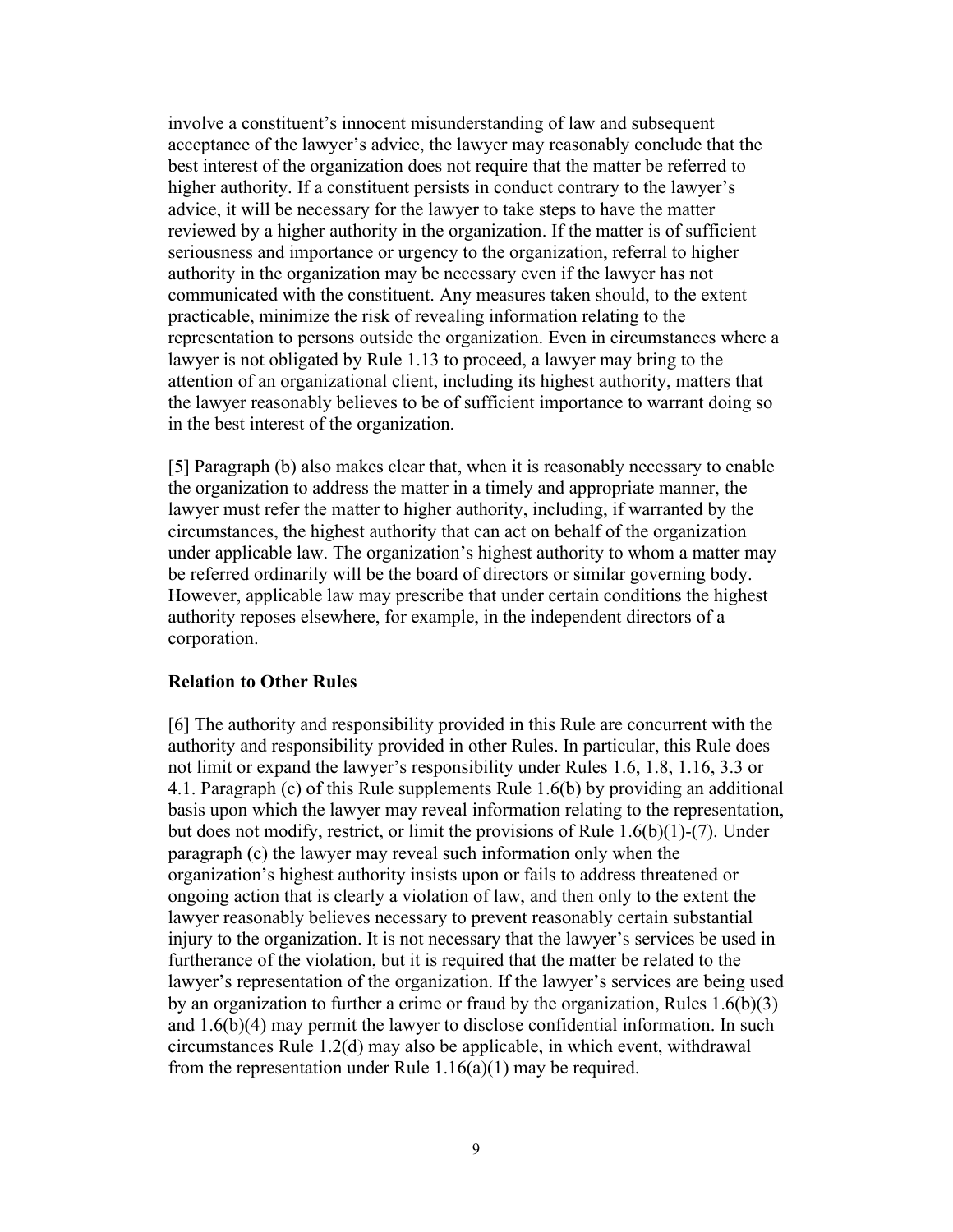[7] Paragraph (d) makes clear that the authority of a lawyer to disclose information relating to a representation in circumstances described in paragraph (c) does not apply with respect to information relating to a lawyer's engagement by an organization to investigate an alleged violation of law or to defend the organization or an officer, employee or other person associated with the organization against a claim arising out of an alleged violation of law. This is necessary in order to enable organizational clients to enjoy the full benefits of legal counsel in conducting an investigation or defending against a claim.

[8] A lawyer who reasonably believes that he or she has been discharged because of the lawyer's actions taken pursuant to paragraph (b) or (c), or who withdraws in circumstances that require or permit the lawyer to take action under either of these paragraphs, must proceed as the lawyer reasonably believes necessary to assure that the organization's highest authority is informed of the lawyer's discharge or withdrawal.

#### **Government Agency**

[9] The duty defined in this Rule applies to governmental organizations. Defining precisely the identity of the client and prescribing the resulting obligations of such lawyers may be more difficult in the government context and is a matter beyond the scope of these Rules. See Scope [18]. Although in some circumstances the client may be a specific agency, it may also be a branch of government, such as the executive branch, or the government as a whole. For example, if the action or failure to act involves the head of a bureau, either the department of which the bureau is a part or the relevant branch of government may be the client for purposes of this Rule. Moreover, in a matter involving the conduct of government officials, a government lawyer may have authority under applicable law to question such conduct more extensively than that of a lawyer for a private organization in similar circumstances. Thus, when the client is a governmental organization, a different balance may be appropriate between maintaining confidentiality and assuring that the wrongful act is prevented or rectified, for public business is involved. In addition, duties of lawyers employed by the government or lawyers in military service may be defined by statutes and regulation. This Rule does not limit that authority. See Scope.

#### **Clarifying the Lawyer's Role**

[10] There are times when the organization's interest may be or become adverse to those of one or more of its constituents. In such circumstances the lawyer should advise any constituent, whose interest the lawyer finds adverse to that of the organization of the conflict or potential conflict of interest, that the lawyer cannot represent such constituent, and that such person may wish to obtain independent representation. Care must be taken to assure that the individual understands that, when there is such adversity of interest, the lawyer for the organization cannot provide legal representation for that constituent individual,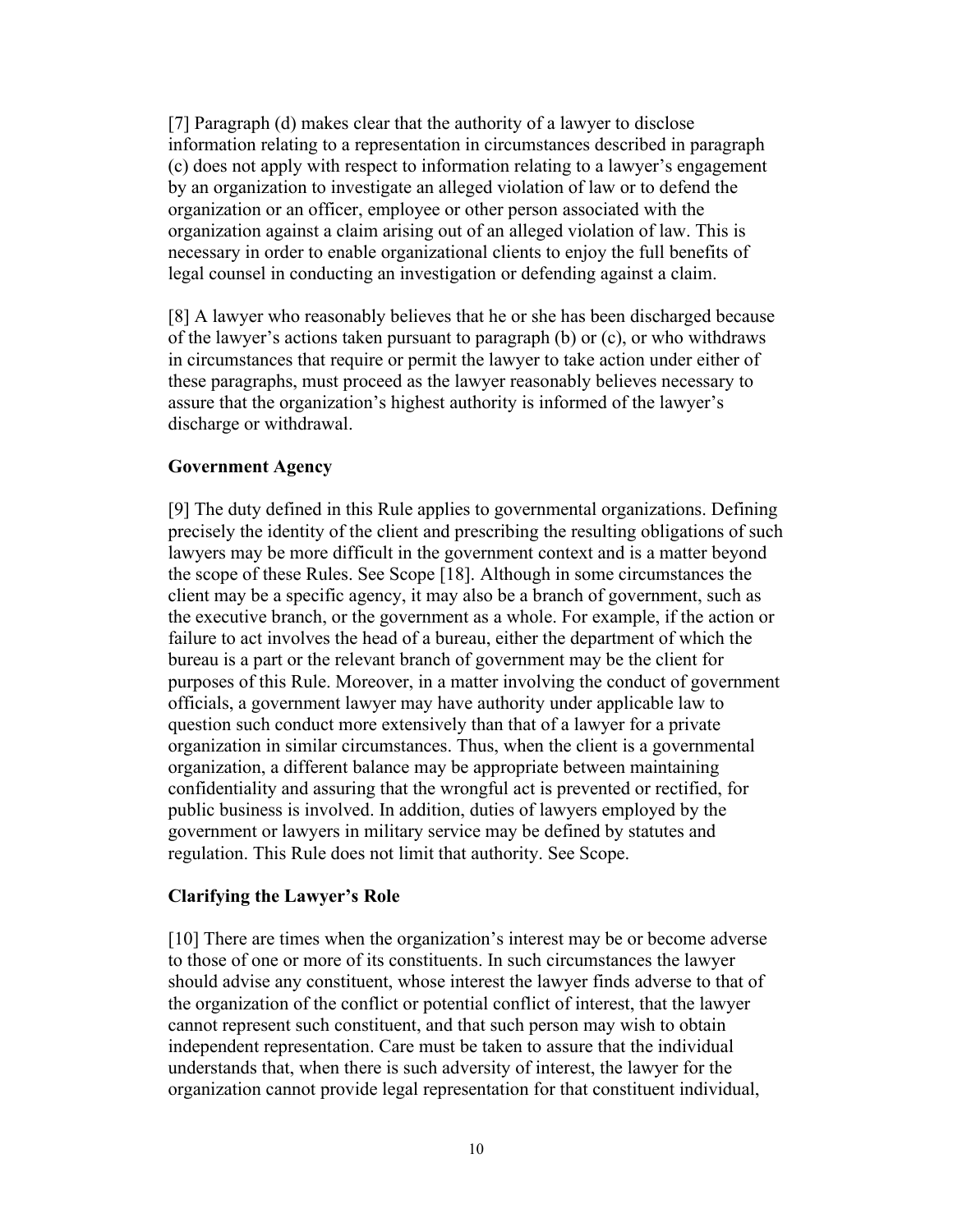and that discussions between the lawyer for the organization and the individual may not be privileged.

[11] Whether such a warning should be given by the lawyer for the organization to any constituent individual may turn on the facts of each case.

#### **Dual Representation**

[12] Paragraph (g) recognizes that a lawyer for an organization may also represent a principal officer or major shareholder.

#### **Derivative Actions**

[13] Under generally prevailing law, the shareholders or members of a corporation may bring suit to compel the directors to perform their legal obligations in the supervision of the organization. Members of unincorporated associations have essentially the same right. Such an action may be brought nominally by the organization, but usually is, in fact, a legal controversy over management of the organization.

[14] The question can arise whether counsel for the organization may defend such an action. The proposition that the organization is the lawyer's client does not alone resolve the issue. Most derivative actions are a normal incident of an organization's affairs, to be defended by the organization's lawyer like any other suit. However, if the claim involves serious charges of wrongdoing by those in control of the organization, a conflict may arise between the lawyer's duty to the organization and the lawyer's relationship with the board. In those circumstances, Rule 1.7 governs who should represent the directors and the organization.

Rule 1.13, RPC, Rule 407, SCACR.

For a thorough treatment of the amendments to Rule 1.13 following Enron's bankruptcy,

*see* William E. Matthews, *et al.*, *Conflicting Loyalties Facing In-House Counsel: Ethical Care* 

*and Feeding of the Ravenous Multi-Headed Client*, 37 St. Mary's L.J. 901 (2006) (noting that

following the amendments and the enactment of Sarbanes-Oxley in 2003, "the SEC and

Congress now view in-house counsel as the gatekeepers of corporate integrity" who must "report

up" or "report out").

Note that Rule 1.13(f) creates a duty to warn a constituent that the lawyer represents the

organization, not the individual constituent. This is especially critical when the organization's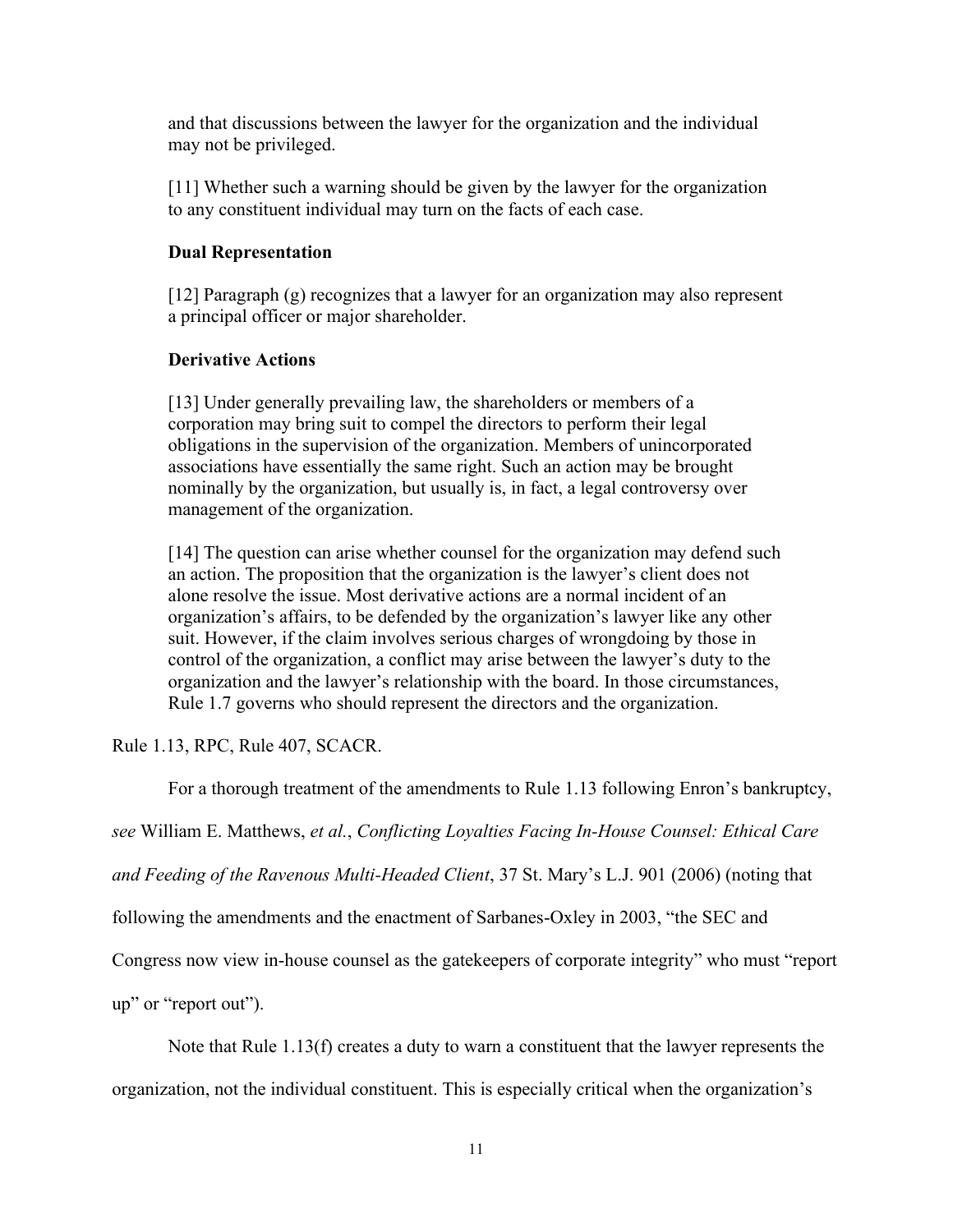interest may be at odds with the constituent's interests. The lawyer should also "report up" or "report out" when the lawyer learns the constituent has violated the law or has engaged in serious conduct likely harmful to the corporation. If the constituent will not reconsider, and the lawyer cannot obtain relief by "reporting up" or "reporting out," then the lawyer may resign to avoid enabling the behavior.

## **Rules 1.7, 1.8 and 1.9, RPC -- Conflicts of Interests**

Conflicts of interest may arise for any lawyer serving in the role of in-house counsel. For example, in-house counsel's compensation may impact his or her independence when providing advice to the corporation. Rules 1.7, 1.8 and 1.9 are implicated.

Rule 1.7 provides:

(a) Except as provided in paragraph (b), a lawyer shall not represent a client if the representation involves a concurrent conflict of interest. A concurrent conflict of interest exists if:

(1) the representation of one client will be directly adverse to another client; or

(2) there is a significant risk that the representation of one or more clients will be materially limited by the lawyer's responsibilities to another client, a former client or a third person or by a personal interest of the lawyer.

(b) Notwithstanding the existence of a concurrent conflict of interest under paragraph (a), a lawyer may represent a client if:

> (1) the lawyer reasonably believes that the lawyer will be able to provide competent and diligent representation to each affected client;

(2) the representation is not prohibited by law;

(3) the representation does not involve the assertion of a claim by one client against another client represented by the lawyer in the same litigation or other proceeding before a tribunal; and

(4) each affected client gives informed consent, confirmed in writing.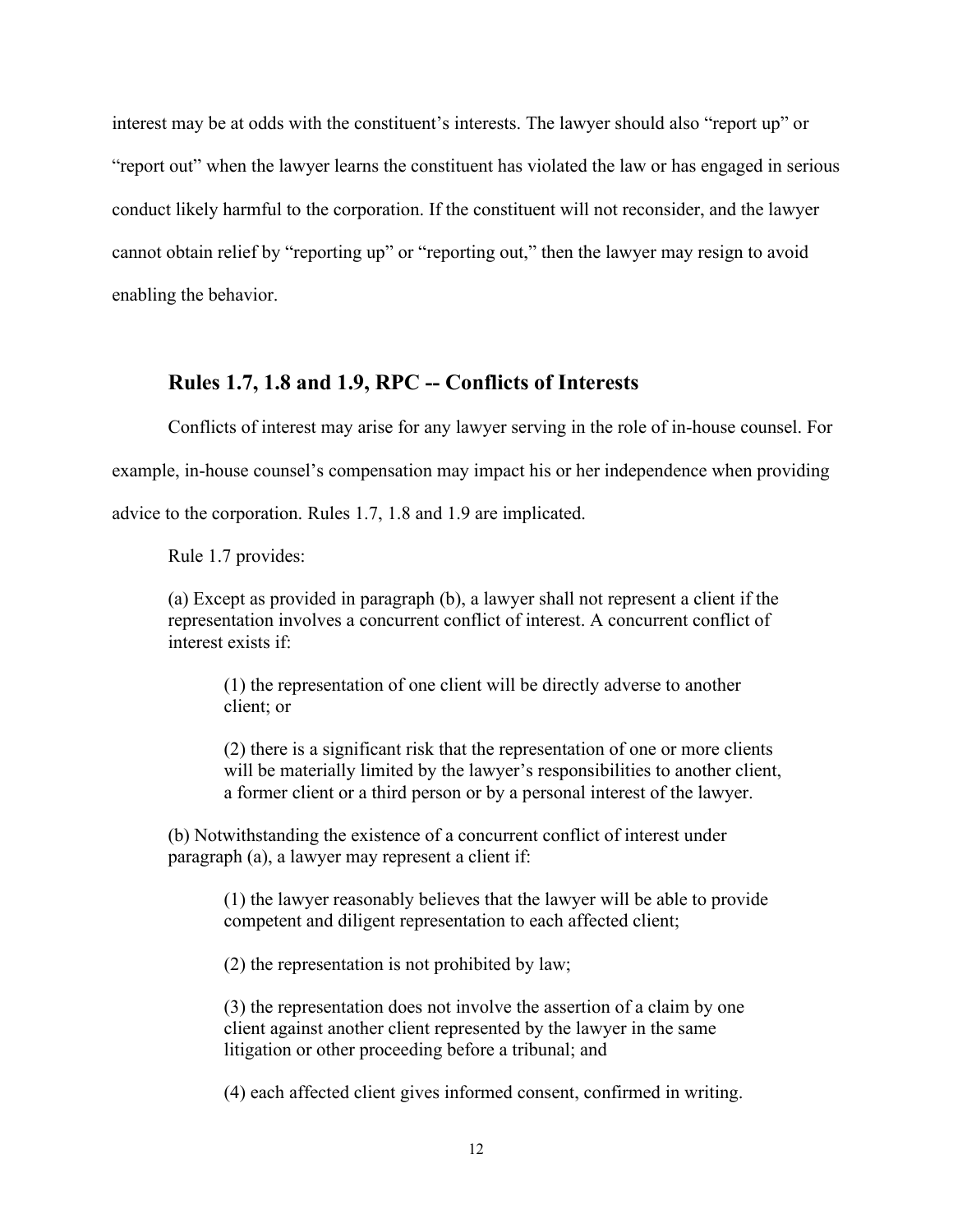Rule 1.7, RPC, Rule 407, SCACR. The Comments explain:

[1] Loyalty and independent judgment are essential elements in the lawyer's relationship to a client. Concurrent conflicts of interest can arise from the lawyer's responsibilities to another client, a former client or a third person or from the lawyer's own interests…

…

[10] The lawyer's own interests should not be permitted to have an adverse effect on representation of a client. For example, if the probity of a lawyer's own conduct in a transaction is in serious question, it may be difficult or impossible for the lawyer to give a client detached advice. Similarly, when a lawyer has discussions concerning possible employment with an opponent of the lawyer's client, or with a law firm representing the opponent, such discussions could materially limit the lawyer's representation of the client. In addition, a lawyer may not allow related business interests to affect representation, for example, by referring clients to an enterprise in which the lawyer has an undisclosed financial interest. See Rule 1.8 for specific Rules pertaining to a number of personal interest conflicts, including business transactions with clients. See also Rule 1.10 (personal interest conflicts under Rule 1.7 ordinarily are not imputed to other lawyers in a law firm).

Rule 1.7, Comments [1], [10]. If in-house counsel's advice would be different based upon his or her own personal situation, then the attorney must either (1) divest himself or herself of the benefit creating the conflict, or (2) not participate in the decision-making process. In any event, full disclosure to the employer relieves much of the conflict, and where the employer obtains independent advice and gives written consent, any potential conflict would be resolved.

#### **Rule 5.5, RPC -- Unauthorized Practice of Law**

In-house counsel must be authorized to practice law in the state in which counsel has an office and, if different, in the state where counsel advises the company. Rule 5.5, RPC, Rule 407, SCACR. The Rule provides further: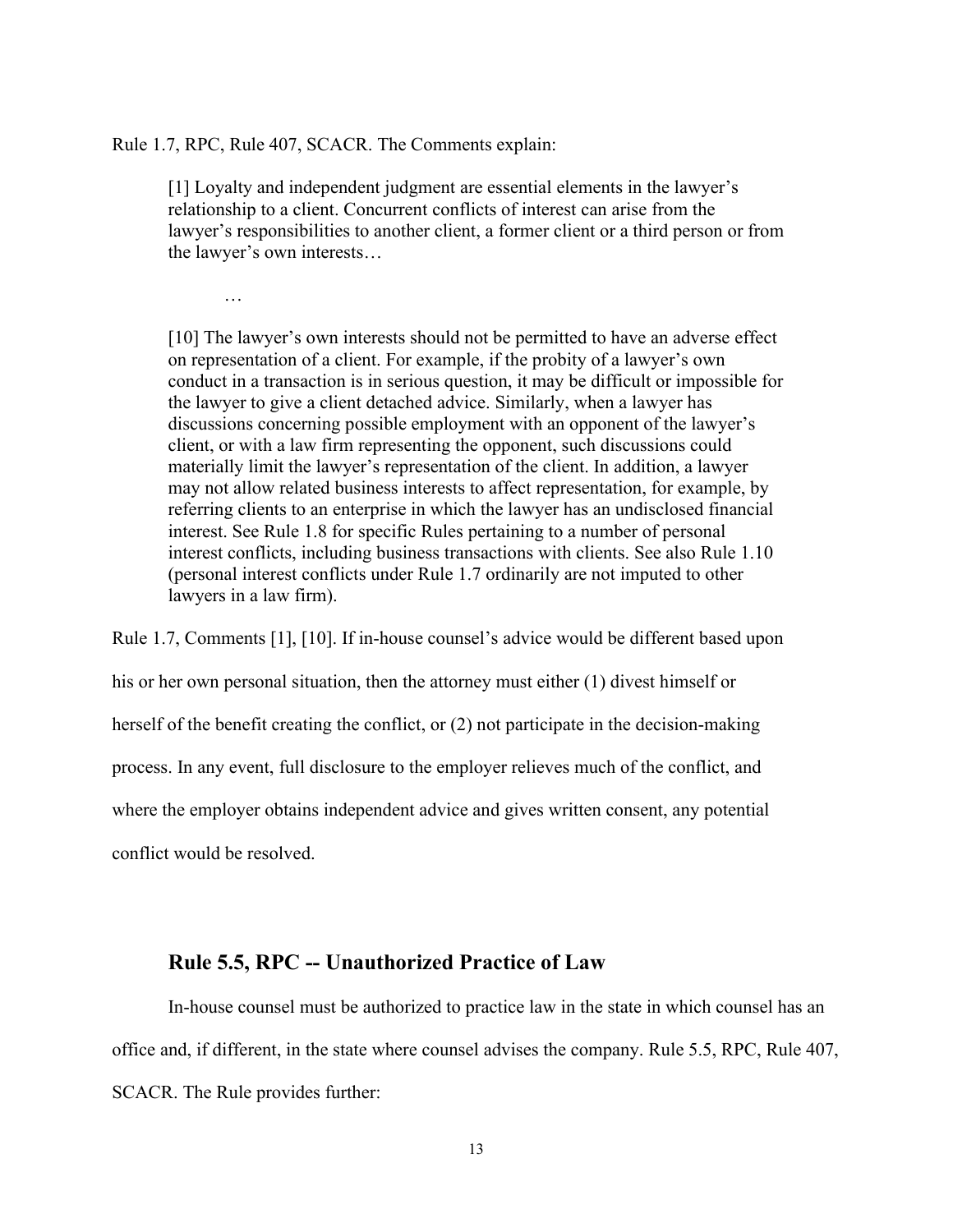(d) A lawyer admitted in another United States jurisdiction, and not debarred, disbarred or suspended from practice in any jurisdiction, may provide legal services in this jurisdiction that:

(1) are provided to the lawyer's employer or its organizational affiliates and are not services for which the forum requires pro hac vice admission; or

(2) are services that the lawyer is authorized to provide by federal law or other law of this jurisdiction.

Rule 5.5(d), RPC. The Comments explain:

[15] Paragraph (d) identifies two circumstances in which a lawyer who is admitted to practice in another United States jurisdiction, and is not debarred, disbarred or suspended from practice in any jurisdiction, may establish an office or other systematic and continuous presence in this jurisdiction for the practice of law as well as provide legal services on a temporary basis. Except as provided in paragraphs  $(d)(1)$  and  $(d)(2)$ , a lawyer who is admitted to practice law in another jurisdiction and who establishes an office or other systematic or continuous presence in this jurisdiction must become admitted to practice law generally in this jurisdiction.

 $[16]$  Paragraphs  $(d)(1)$  applies to a lawyer who is employed by a client to provide legal services to the client or its organizational affiliates, *i.e.*, entities that control, are controlled by, or are under common control with the employer. This paragraph does not authorize the provision of personal legal services to the employer's officers or employees. **The paragraph applies to in-house corporate lawyers, government lawyers and others who are employed to render legal services to the employer. The lawyer's ability to represent the employer outside the jurisdiction in which the lawyer is licensed generally serves the interests of the employer and does not create an unreasonable risk to the client and others because the employer is well situated to assess the lawyer's qualifications and the quality of the lawyer's work.**

[17] If an employed lawyer establishes an office or other systematic presence in this jurisdiction for the purpose of rendering legal services to the employer, the lawyer may be subject to registration or other requirements, including assessments for client protection funds and mandatory continuing legal education.

[18] Paragraph (d)(2) recognizes that a lawyer may provide legal services in a jurisdiction in which the lawyer is not licensed when authorized to do so by federal or other law, which includes statute, court rule, executive regulation or judicial precedent.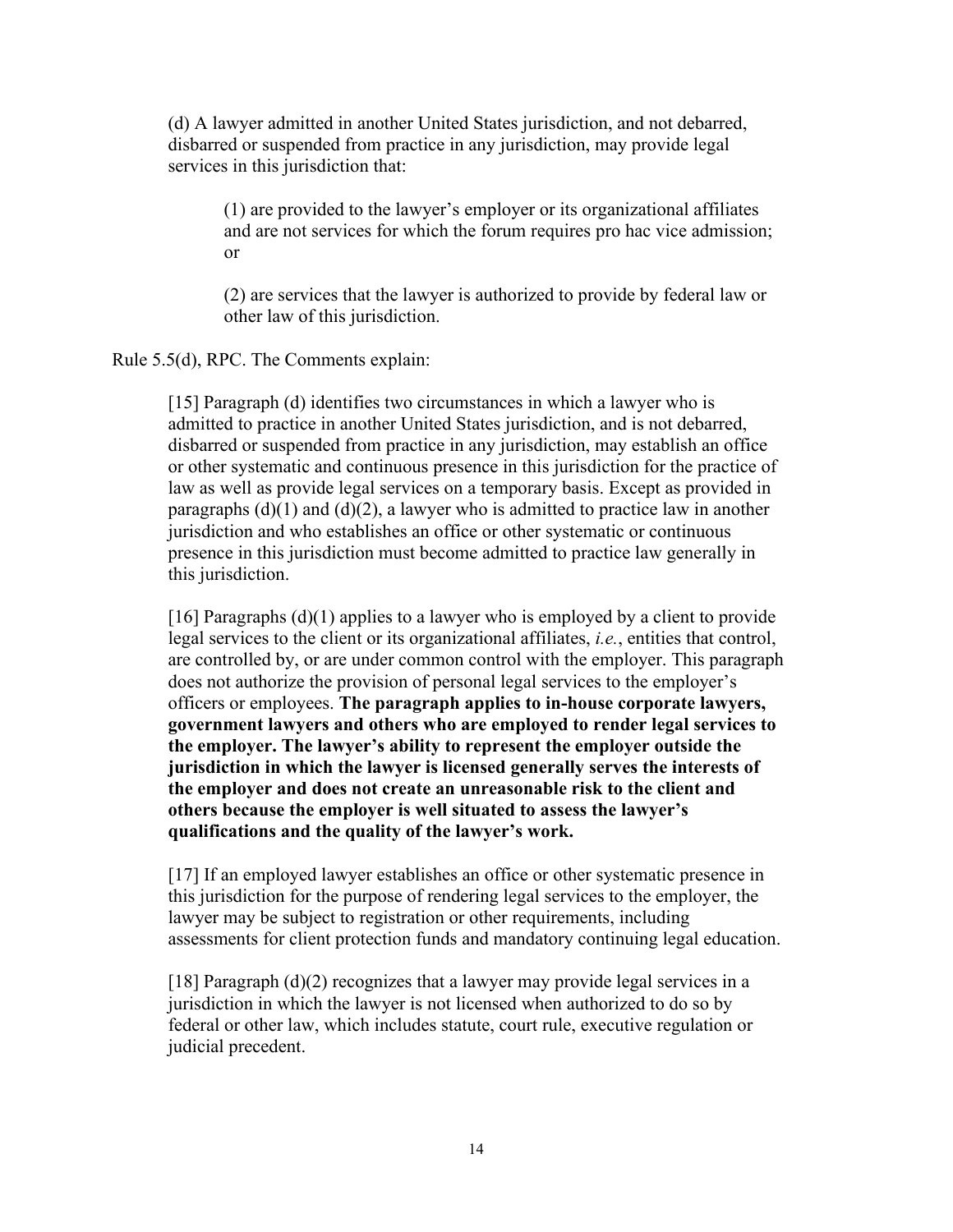[19] A lawyer who practices law in this jurisdiction pursuant to paragraphs (c) or (d) or otherwise is subject to the disciplinary authority of this jurisdiction. See Rule 8.5(a).

[20] In some circumstances, a lawyer who practices law in this jurisdiction pursuant to paragraphs (c) or (d) may have to inform the client that the lawyer is not licensed to practice law in this jurisdiction. For example, that may be required when the representation occurs primarily in this jurisdiction and requires knowledge of the law of this jurisdiction. See Rule 1.4(b).

[21] Paragraphs (c) and (d) do not authorize communications advertising legal services in this jurisdiction by lawyers who are admitted to practice in other jurisdictions. Whether and how lawyers may communicate the availability of their services in this jurisdiction is governed by Rules 7.1 to 7.5.

Rule 5.5, Comments [15]-[21] (bold added). *See also* S.C. Code Ann. § 40-5-320 (1993 & Cum.

Supp.) (limits the practice of law by corporations in South Carolina).

In some contexts the use of in-house counsel may constitute the unauthorized practice of

law. *See* Montalvo, Eric, *Comment: Are You in Good Hands?: Is the Use of In-House Counsel* 

*Right for South Carolina Insurance Defense*, 59 S.C. Law Rev. 615 (2008).

Nearly thirty years ago the SC Bar's Ethics Advisory Committee opined that an in-house counsel for an insurance carrier was permitted to take a statement under oath where required under policy provisions. S.C. Ethics Adv. Op. No. 89-07A (1989 WL 608446) (approximate date supplied by West). The Committee also opined that the lawyer could "subsequently appear and defend on behalf of the insurance carrier in a direct action suit." *Id.* In separate opinions the Committee reached the same conclusion about in-house counsel in a UIM claim, S.C. Ethics Adv. Op. No. 89-07B (1989 WL 608446) (approximate date supplied by West) and in a UM claim (provided there are no subrogation rights against the uninsured individual). S.C. Ethics Adv. Op. No. 89-07C (1989 WL 608446) (approximate date supplied by West). In either circumstance the lawyer must disclose to the insured the lawyer's status as an employee of the company.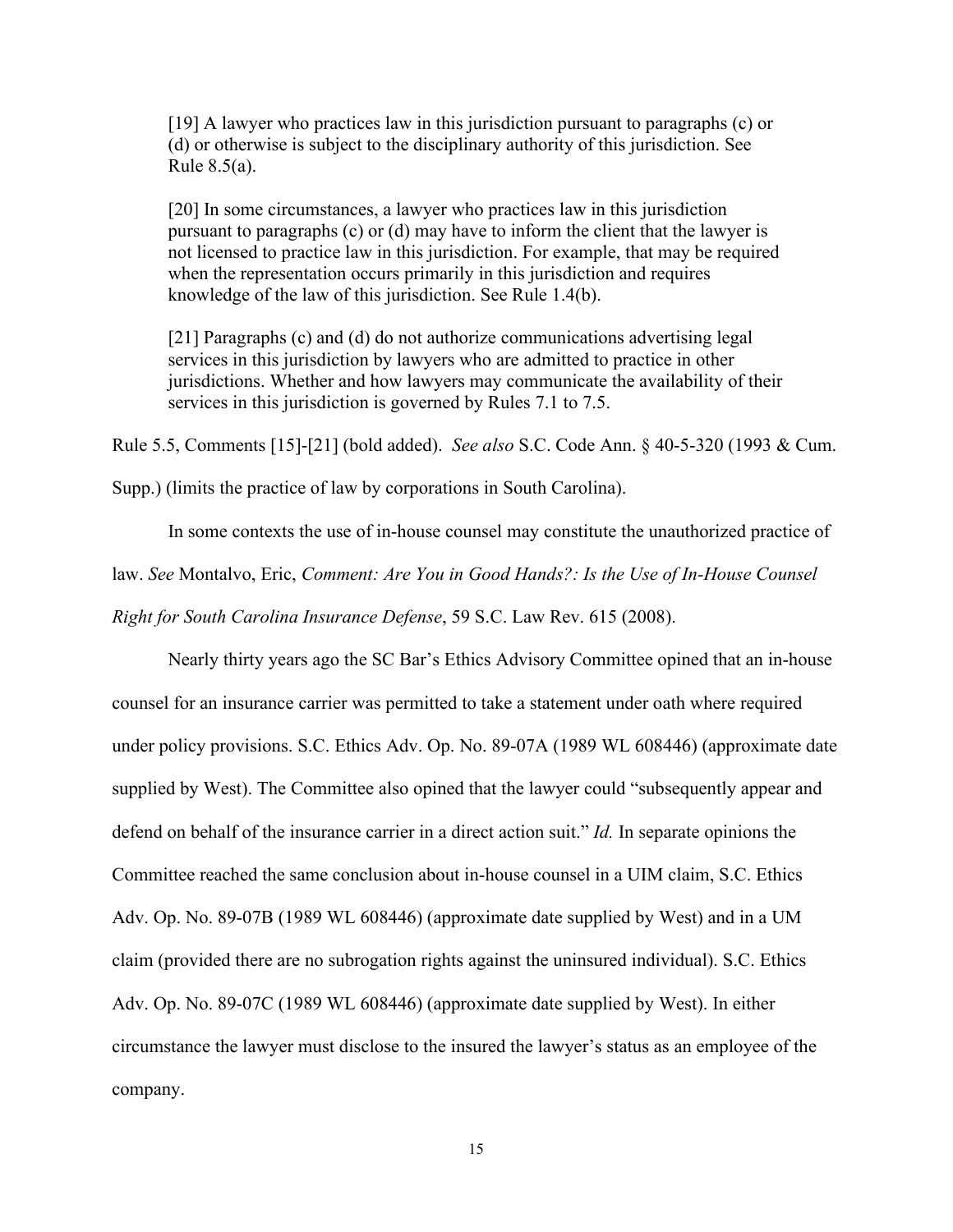These opinions were issued under the old Disciplinary Rules, and they are likely correct. A caveat, however, is that under current Rules before the lawyer may appear, the lawyer must be admitted to practice in South Carolina. Furthermore, if the lawyer is admitted under a limited certificate, then the lawyer may not appear unless under the supervision of a regular member of the South Carolina Bar.

## **Rule 5.6, RPC -- Restrictions on Right to Practice**

The Ethics Advisory Committee has opined that a corporate in-house counsel may not sign an agreement not to compete which would prohibit the lawyer from working for a similar corporation for two years. Such an agreement would violate Rule 5.6(a), RPC, which provides "A lawyer shall not participate in offering or making: (a) a partnership or employment agreement that restricts the right of a lawyer to practice after termination of the relationship, except an agreement concerning benefits upon retirement...." SC Ethics Adv. Op. No. 00-11 (2000) (2000 WL 1532863). The Comments explain:

An agreement restricting the right of lawyers to practice after leaving a firm not only limits their professional autonomy but also limits the freedom of clients to choose a lawyer. Paragraph (a) prohibits such agreements except for restrictions incident to provisions concerning retirement benefits for service with the firm.

Rule 5.6, Comment [1].

The Committee added, however, that the Corporation would not be without recourse to

protect its trade secrets disclosed to an employee lawyer. The Opinion states:

First of all, Rule 1.6 mandates that "A lawyer shall not reveal information relating to representation of a client unless the client consents after consultation...." "The confidentially rule applies not merely to matters communicated in confidence by the client but also to all information relating to the representation, whatever its source." Comment to Rule 1.6. Fully consistent with Rule 1.6 and Rule 5.6, the corporation could insist that a lawyer employee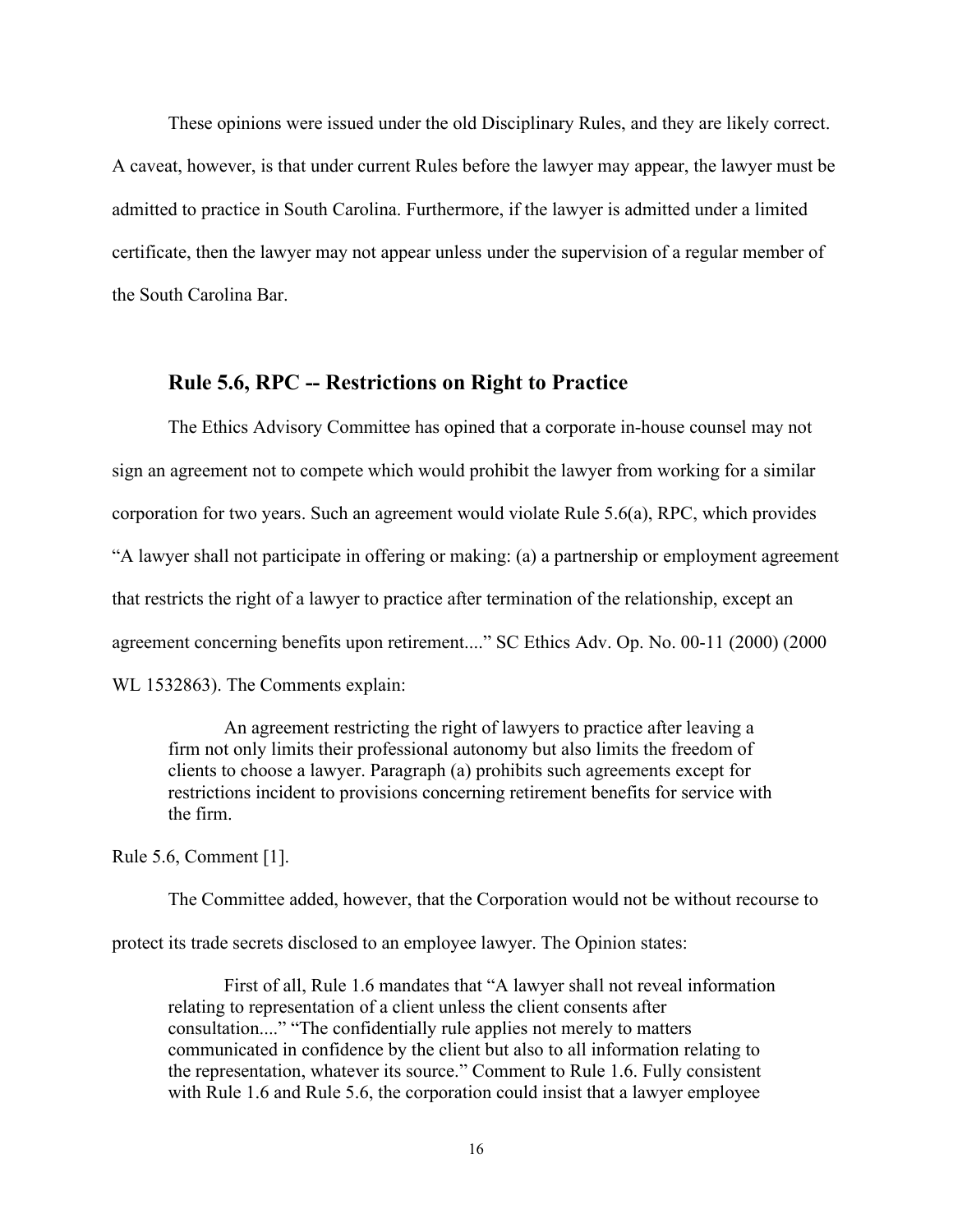sign a confidentially agreement promising to preserve the corporation's trade secrets as a condition to employment. *But see Carolina Chemical Company, Inc. v. Muckenfuss*, 322 S.C. 289, 471 S.E.2d 721 (Ct. App. 1996) (holding that a contractual provision, which prohibited former employee from disclosing trade secrets and defined trade secrets so broadly that virtually all information an employee acquired during employment fell within its definition, was unenforceable as a matter of law).

Other ethical rules are also implicated. Pursuant to Rule 1.7(a), a lawyer may not represent a client if the representation of that client will be directly adverse to another client unless the lawyer reasonably believes the representation will not adversely affect the relationship with the other client and each client consents after consultation. Similarly, Rule 1.7(b) provides that a lawyer may not represent a client if the representation of that client may be materially limited by the lawyer's responsibility to another client or to a third person unless the lawyer reasonably believes the representation will not be adversely affected and the client consents after consultation. In addition, Rule 1.9(c) precludes a lawyer who formerly represented a client from using information relating to the early representation to the disadvantage of the former client except as allowed by Rules 1.6 or 3.3.

Under the law pertaining to trade secrets, a former employee may be enjoined from threatened misappropriation of trade secrets even in the absence of a written confidentiality agreement or agreement not to compete. Pursuant to an emerging doctrine, a former employee may be enjoined from working for a competitor "when the employee's new duties entail the inevitable disclosure, or unauthorized use of, the former employer's trade secrets. In determining whether disclosure of the former employer's trade secrets is 'inevitable,' courts will consider the degree of competition between the former and present employer, the nature of the employee's new duties, and evidence of good or bad faith on the part of the employee and the new employer." 15 Z. Cavitch, *Business Organizations*, Section 235.04[3] (Matthew Bender 2000). *See also PepsiCo, Inc. v. Redmond*, 54 F.3d 1262 (7th Cir. 1995). Thus, pursuant to the law of trade secrets, and consistent with the provisions of Rules 1.6, 1.7, and 1.9, in some circumstances, accepting employment with one employer may preclude certain other subsequent employment. Rule 5.6 is not so broad as to change that result. Moreover, the lawyer may enter into an appropriate confidentiality agreement even if it has some impact on the lawyer's future employment opportunities.

S.C. Ethics Adv. Op. 00-11.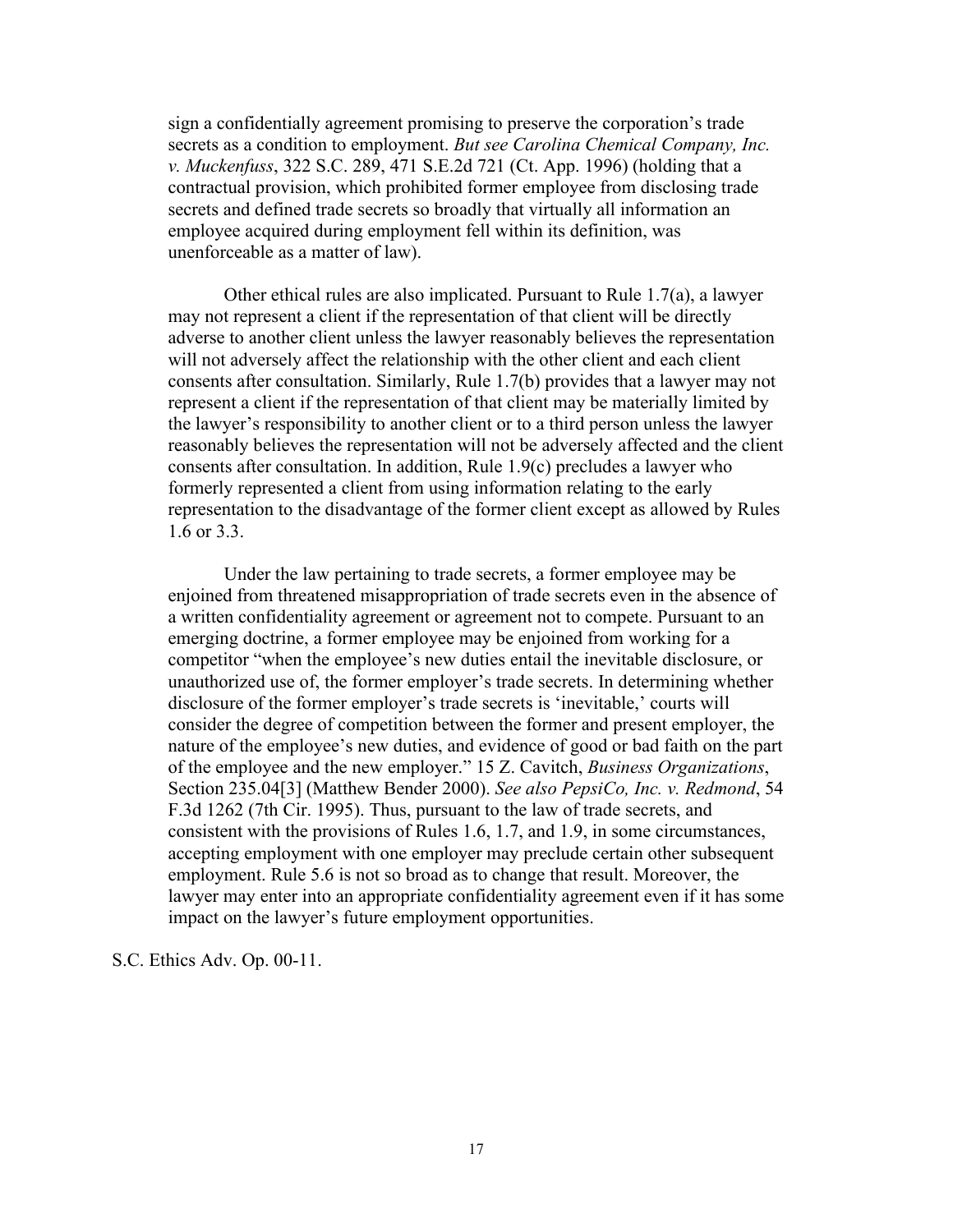# **Rules Governing Limited Admission to Practice Law**

Rule 405, SCACR, is the primary rule governing limited admission in South Carolina.

The Rule is attached to these materials, below. The Rule outlines the qualifications for admission

which mirror the qualifications for general admission to practice with the exception of taking the

UBE in South Carolina. The certificate provides for a limited scope of practice as outlined in

Rule 405(e):

An attorney issued a limited certificate of admission to practice law may represent his employer:

(1) before any State agency in an administrative proceeding if authorized by the agency's regulations;

(2) before the magistrate's court in civil proceedings upon presentation of a copy of the certificate to the court;

(3) before any other South Carolina court or tribunal only if:

(A) he associates as co-counsel a member of the South Carolina Bar licensed under Rule 402. The associated attorney shall be present at all trials, hearings, depositions, and other proceedings, and shall be required to sign all pleadings, motions, and other documents required to be signed by an attorney; and

(B) a copy of the certificate is presented to the court or other tribunal.

The certificate also does not preclude the attorney from appearing *pro se* or from fulfilling the

duties as a member of the military reserves or National Guard. Rule 405(f).

Note that an attorney receiving a limited certificate of admission is subject "to all duties

and obligations of regular members of the South Carolina Bar and to all rules on the practice of

law," including Rule 407, SCACR (the RPC), Rule 413, SCACR (the Rules for Lawyer

Disciplinary Enforcement), Rule 410, SCACR (setting forth SC Bar dues), and Rule 419,

SCACR (permitting administrative suspension for failing to comply with CLE requirements).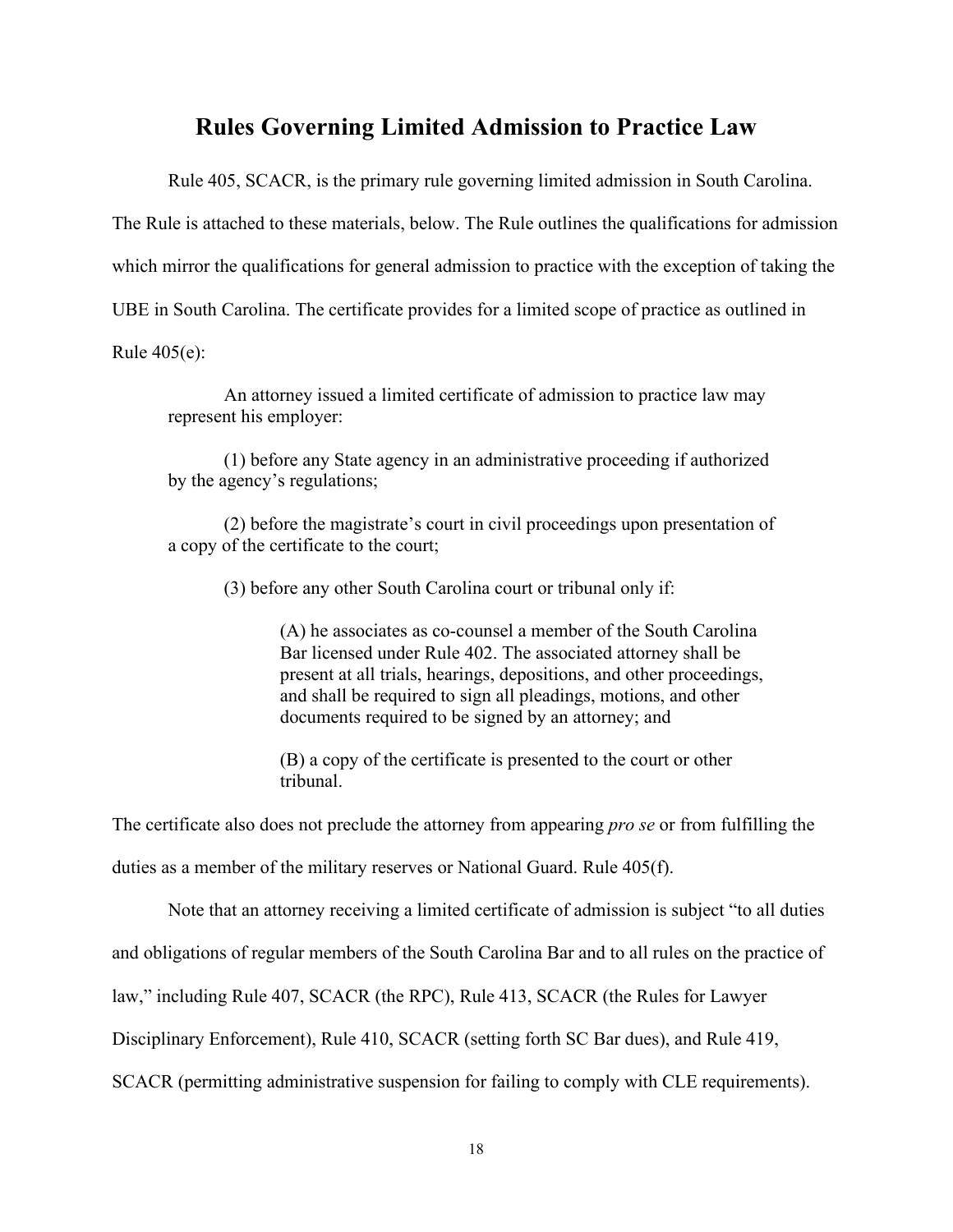Rule 405(g). (*i*). Also, if the attorney engages in the practice of law in excess of the scope of the limited certificate, the attorney may be subject to discipline under Rule 413, revocation of the certificate, or contempt of the Supreme Court.

The Rule also permits the attorney to provide pro bono legal services if the attorney:

- (1) is associated with an approved legal services organization which receives, or is eligible to receive, funds from the Legal Services Corporation or is working on a case or project through the South Carolina Bar Pro Bono Program;
- (2) performs all activities authorized by this rule under the supervision of an attorney (Supervising Attorney) who is a regular member of the South Carolina Bar employed by, or participating as a volunteer for, the legal services organization or the South Carolina Bar Pro Bono Program and who assumes professional responsibility for the conduct of the matter, litigation, or administrative proceeding in which the attorney participates; and
- (3) neither asks for nor receives compensation of any kind for the legal services provided to the client.

Rule  $405(m)$ . The Rule sets forth the pro bono services the lawyer may provide. Rule  $405(n)$ .

Termination of the certificate is governed by Rules 405(j)(involuntary termination),

(k)(resignation) and (*l*) (surrender).

A brief review of rules governing the unauthorized practice of law is in order. In the early 1990s, the Supreme Court considered a set of proposed rules the South Carolina Bar submitted governing the unauthorized practice of law. The proposed rules "attempt[ed] to define and delineate the practice of law, and to establish clear guidelines so that professionals other than attorneys [could] ensure they do not inadvertently engage in the practice of law." *In re Unauthorized Practice of Law Rules*, 309 S.C. 304, 305, 422 S.E.2d 123, 124 (1992). Although the Court praised the Bar's work, the Court determined it best not to adopt the proposed rules but to decide the unauthorized practice of law on a case by case basis. *Id.*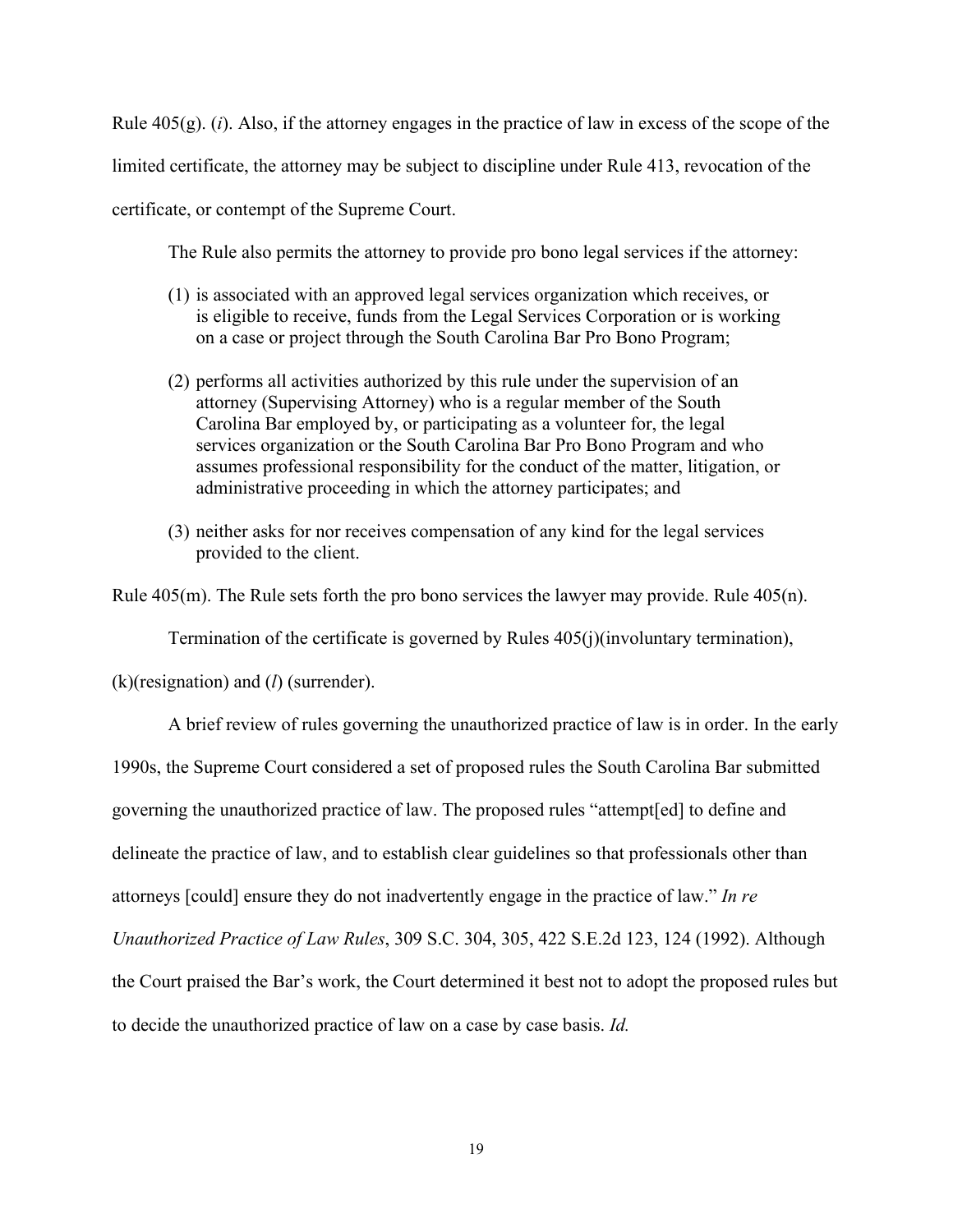The Court, however, clarified certain practices that would not be the unauthorized practice of law. The Court stated:

First, we recognize the validity of the principle found in S.C. Code Ann. § 40–5–80  $(1986)^{1}$  $(1986)^{1}$  $(1986)^{1}$ : any individual may represent another individual before any tribunal, if (1) the tribunal approves of the representation and (2) the representative is not compensated for his services. We have refused, however, to allow an individual to represent a business entity under the statute. *See State ex rel. Daniel v. Wells*, 191 S.C. 468, 5 S.E.2d 181 (1939). **We modify** *Wells* **today to allow a business to be represented by a non-lawyer officer, agent or employee, including attorneys licensed in other jurisdictions and those possessing Limited Certificates of Admission pursuant to Rule 405, SCACR, in civil magistrate's court proceedings.** Such representation may be compensated and shall be undertaken at the business's option, and with the understanding that the business assumes the risk of any problems incurred as the result of such representation. The magistrate shall require a written authorization from the entity's president, chairperson, general partner, owner or chief executive officer, or in the case of a person possessing a Limited Certificate, a copy of that Certificate, before permitting such representation.

Second, we hold that State agencies may, by regulation1, authorize persons not licensed to practice law in South Carolina, including laypersons, Certified Public Accountants (CPAs), attorneys licensed in other jurisdictions and persons possessing Limited Certificates of Admission, to appear and represent clients before the agency. These regulations are presumptively valid and acts done in compliance with the regulations are presumptively not the unauthorized practice of law. We recognize, however, that such an agency practice could be abused, and reserve the authority to declare unenforceable any regulation which results in injury to the public.

Third, our respect for the rigorous professional training, certification and licensing procedures, continuing education requirements, and ethical code required of Certified Public Accountants (CPAs) convinces us that they are entitled to recognition of their unique status. We hold that CPAs do not engage in the unauthorized practice of law when they render professional assistance, including compensated representation before agencies and the Probate Court, that is within their professional expertise and qualifications. We are confident that allowing CPAs to practice in their areas of expertise, subject to their own professional regulation, will best serve to both protect and promote the public interest.

We also take this opportunity to reaffirm the rule that police officers may prosecute traffic offenses in magistrate's court and in municipal court. Only the

<span id="page-20-0"></span> $1$  The legislature amended this statute in 2002 to remove this permission. The statute now provides "This chapter may not be construed so as to prevent a citizen from prosecuting or defending his own cause, if he so desires."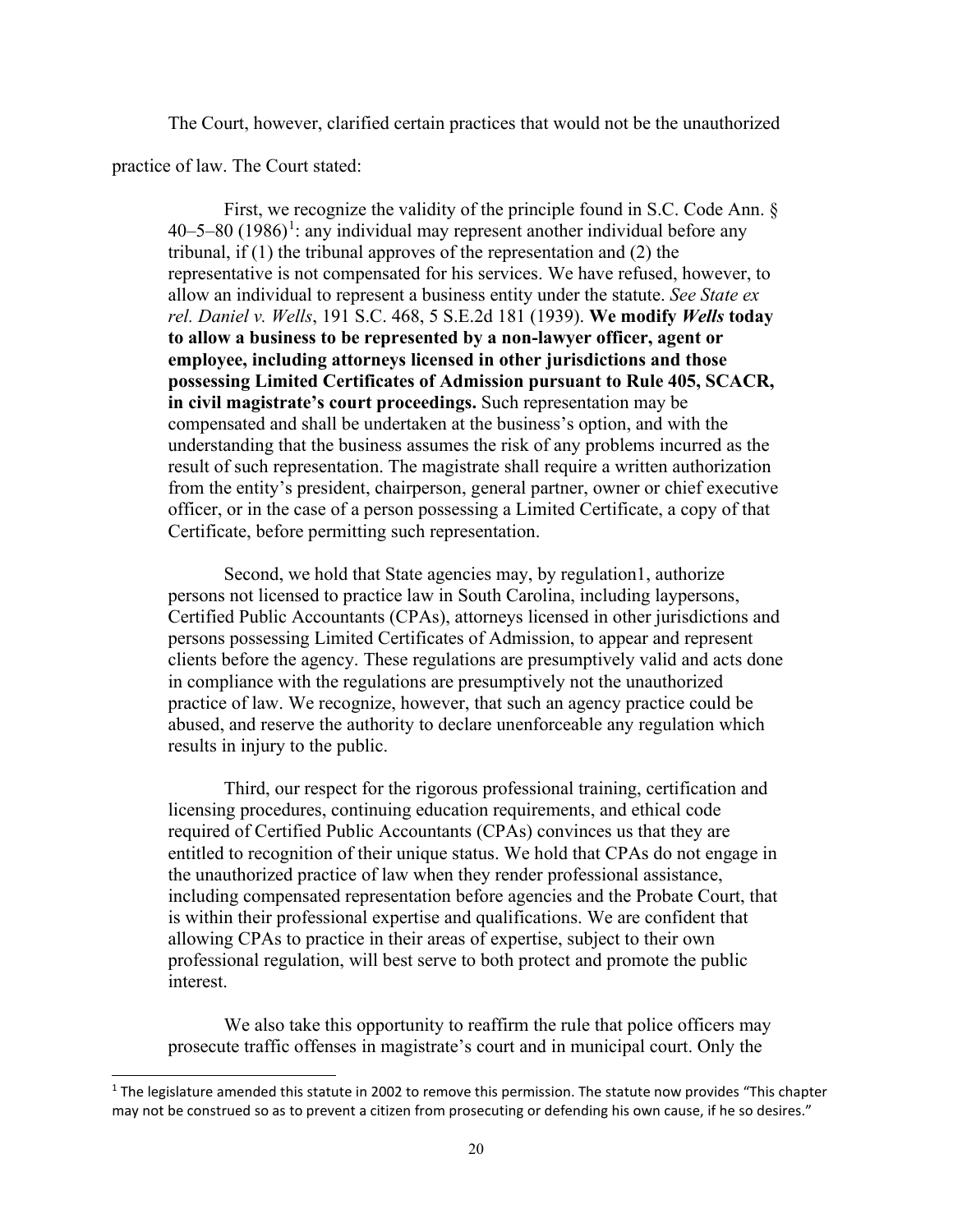arresting officer may prosecute the case, although if the officer is new or inexperienced, he may be assisted at trial by one of his supervisors. *State v. Sossamon*, 298 S.C. 72, 378 S.E.2d 259 (1989); *see also State ex rel. McLeod v. Seaborn*, 270 S.C. 696, 244 S.E.2d 317 (1978).

Finally, we recognize that other situations will arise which will require this Court to determine whether the conduct at issue involves the unauthorized practice of law. We urge any interested individual who becomes aware of such conduct to bring a declaratory judgment action in this Court's original jurisdiction to determine the validity of the conduct. We hope by this provision to strike a proper balance between the legal profession and other professionals which will ensure the public's protection from the harms caused by the unauthorized practice of law.

*Id.* at 305-307, 422 S.E.2d at 124-125 (emphasis added). See also *State v. Barlow*, 372 S.C. 534,

643 S.E.2d 682 (2007) (under *In re Unauthorized Practice* and *State ex rel. McLeod v. Seaborn*,

Court held probation agent may present a probation revocation case to the circuit court and does not engage in the unauthorized practice of law in doing so). The order in *In re Unauthorized Practice* marked the first time the Court referenced Rule 405.

The Court subsequently explained *Wells* further by declining to expand its holding "to allow a non-lawyer to represent a corporation in circuit or appellate courts. Thus, a corporation may appear *pro se* only in magistrate's court." *Renaissance Enterprises v. Summit Teleservices*, 334 S.C. 649, 653, 515 S.E.2d 257, 259 (1999).

Several provisions of the South Carolina Code of Regulations permit entitles to be represented by attorneys who possess a Limited Certificate under Rule 405. *See*, *e.g.*, S.C. Code Ann. Reg. 103-805(B) (2019) (SCPSC hearings; "Representation of Entities. Except as otherwise provided in S.C. Code Ann. Regs. 103-805(E), any entity including, but not limited to, a corporation, partnership, limited liability company, or professional association, must be represented by an attorney admitted to practice law in South Carolina, or an attorney possessing a Limited Certificate of Admission pursuant to Rule 405, SCACR."); S.C. Code Ann. Reg. 103-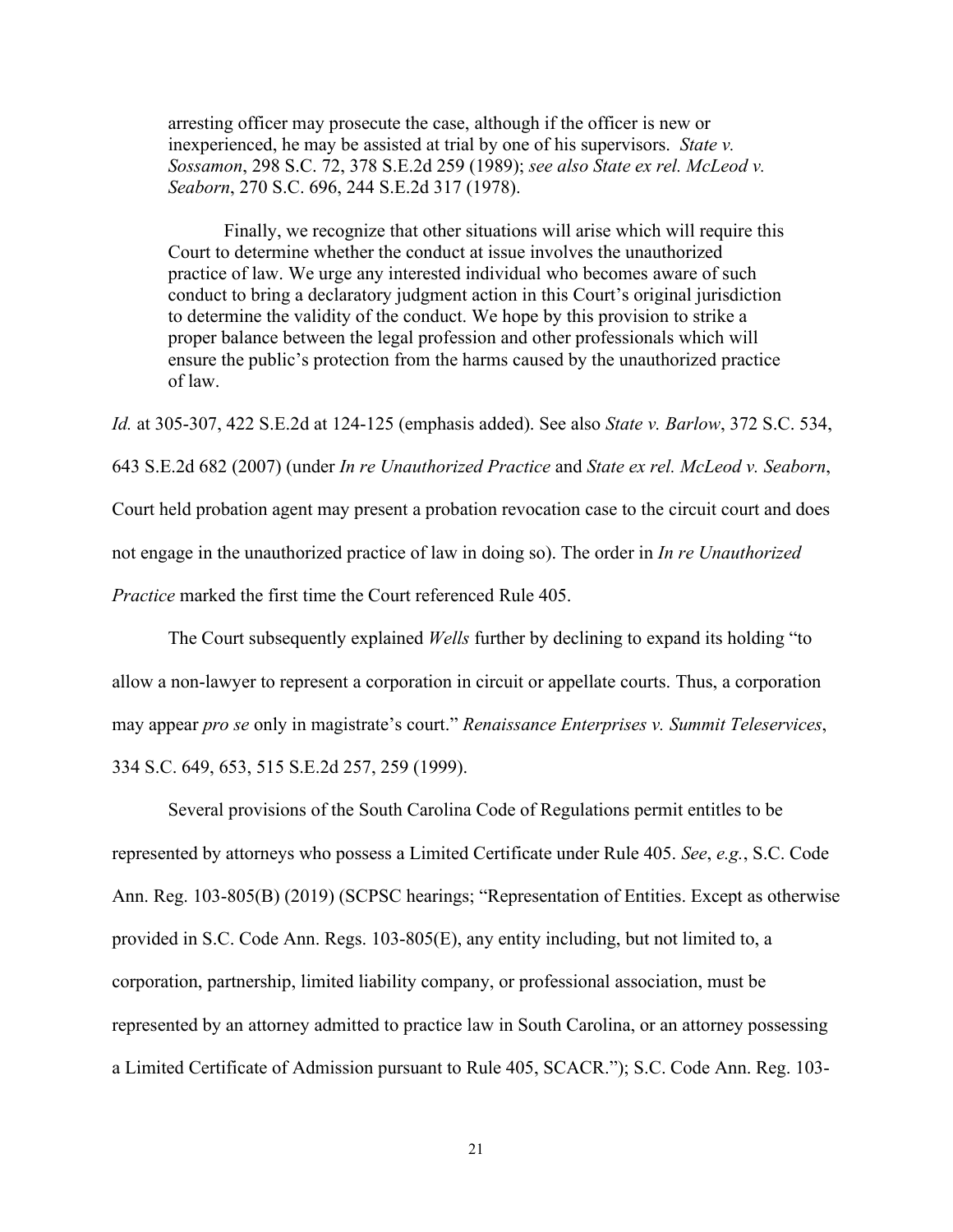805(E) (outlining several "unopposed matters" in which an entity may proceed without counsel); S.C. Code Ann. Reg. 126-158(B)(2019) (SCDHHS hearings; "Representation in Proceedings. A business entity, an agency, or an organization may elect to be represented by a non-attorney in an administrative hearing with the approval of the presiding hearing officer; non-lawyer persons including Certified Public Accountants, an officer of a corporation, or an owner of an interest in the business entity must present proof of unanimous consent of the owners or officers of the business entity before being allowed to proceed as representatives. *Attorneys licensed in other jurisdictions must obtain a Limited Certificate of Admission, or such other leave as required by the South Carolina Supreme Court, before being allowed to proceed as representatives.* This regulation in no way limits a person's right to self-representation, or to be represented by an attorney, or to be represented by a non-attorney of his or her own choosing, when such nonattorney representation is allowed by law.") (emphasis added); S.C. Code Ann. Reg. 19-446 (2019) (SC Budget & Control Board; "Persons not licensed to practice law in South Carolina, including laypersons, Certified Public Accountants, attorneys licensed in other jurisdictions, *persons possessing Limited Certificates of Admission*, architects, and engineers, may appear and represent clients in protests, contract disputes and other proceedings before the Chief Procurement Officers.") (emphasis added).

Rule 405 therefore provides a mechanism for a lawyer admitted to practice elsewhere to be admitted for limited reasons in South Carolina without having to successfully achieve the appropriate cut score on the UBE for this State.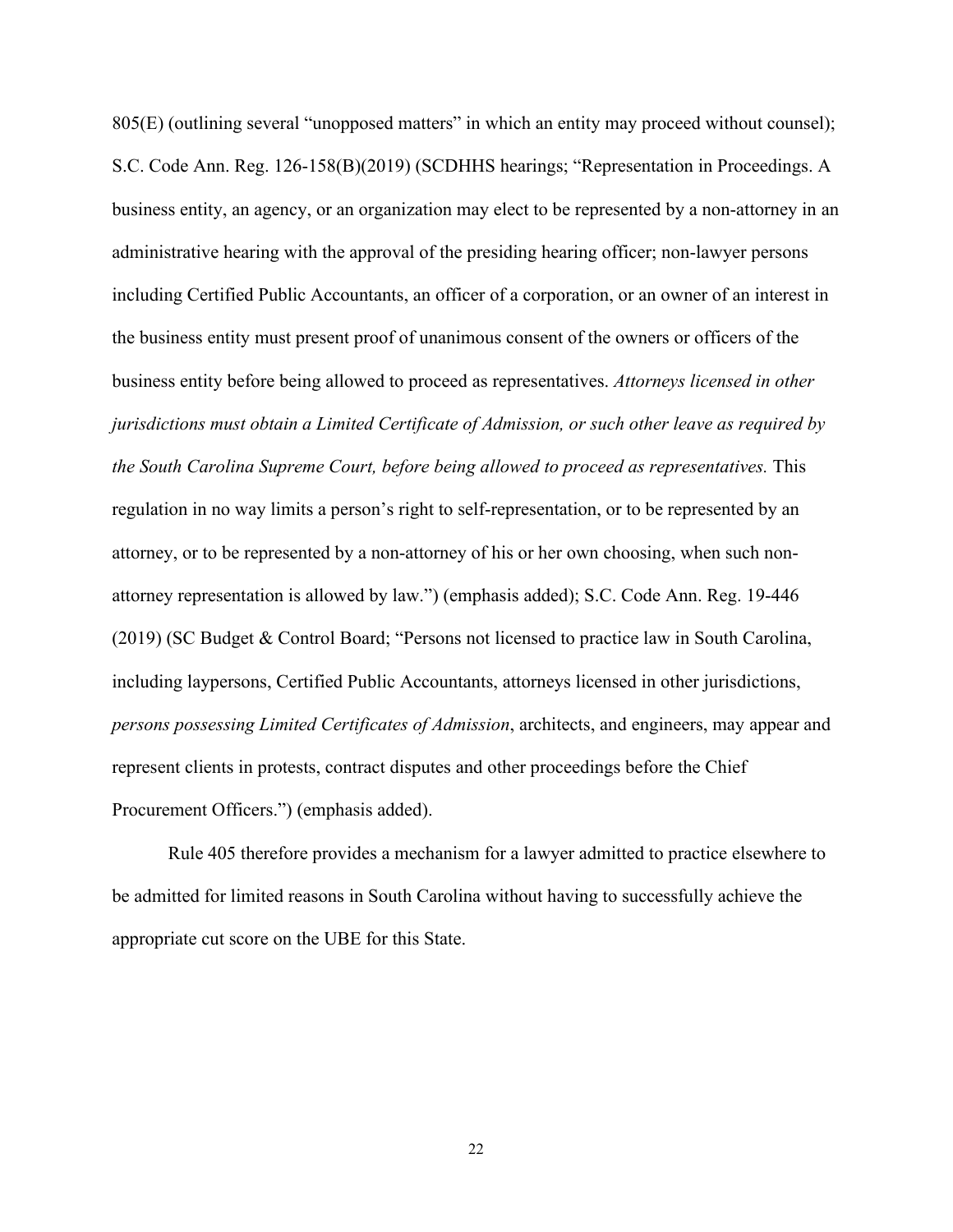## **Conclusion**

As one commentator noted, in-house counsel often "find themselves in a conflicting dual role between business partner and corporate watch dog, constantly on the lookout for unethical or questionable behavior. Finding the right balance is not easy." Y. Nicole Montgomery, *The Ethical Challenges Facing In-House Counsel*, 49-DEC Houston Lawyer p. 20 (Nov./Dec. 2011). Some might characterize these remarks as understatements. Balancing the roles requires diligence and adherence to the special rules governing the delicate yet important relationships between the lawyer, the employer, and the outside counsel. John Dean and his cohort, Cleveland lawyer James Robenalt, famously asked about the Watergate scandal "how in God's name could so many lawyers get involved in something like this?" after counting 21 lawyers involved, including President Nixon, Attorney General John Mitchell, White House Domestic Affairs Advisor John Ehrlichman, White House special counsel Charles Colson, Nixon lawyer Herbert Kalmbach, and Egil "Bud" Krogh, who headed the "Plumbers" unit involved in the break-in. Each of these lawyers forgot who his client was (the presidency) and instead served the desires of the individual (the president). Much of what is now found in Rule 1.13 directly followed an analysis of the failings of the Watergate lawyers.

For a discussion of the role of in-house counsel for governmental agencies, see Elizabeth Chambliss and Dana Remus, *Nothing Could be Finer?: The Role of Agency General Counsel in North and South Carolina*, 84 Fordham L. Rev. 2039 (Apr. 2016).

Also, for a thoughtful discussion of the role of in-house corporate counsel, see Evan Slavitt, *Nobody Cheers for the Umpires: Lessons for the General Counsel from Baseball* 26-Mar S.C. Lawyer 34 (Mar. 2015).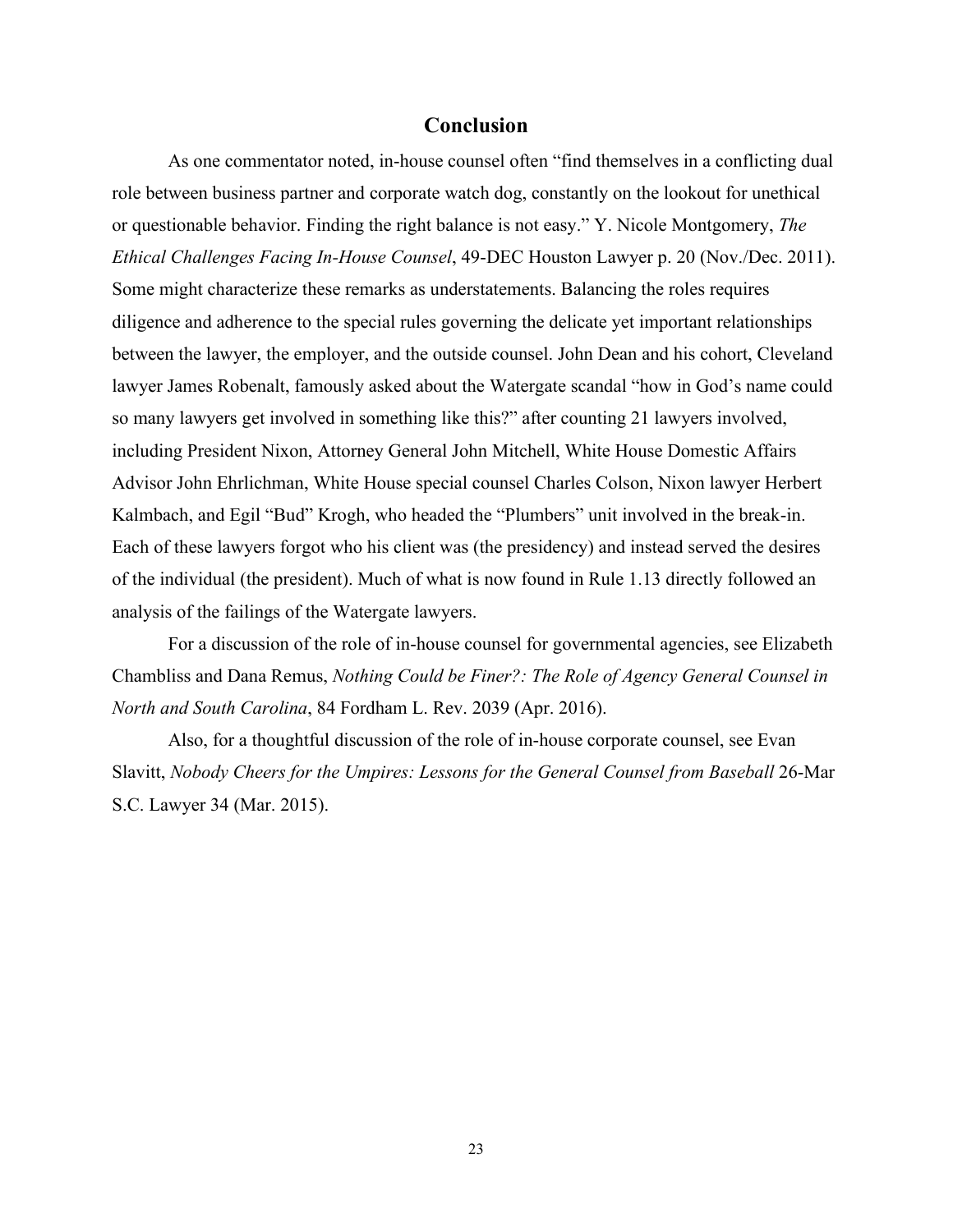# **RULE 405 LIMITED CERTIFICATE OF ADMISSION TO PRACTICE LAW IN SOUTH CAROLINA**

**(a) Qualifications for Admission.** The Supreme Court may issue a limited certificate of admission to practice law in South Carolina to any person who:

(1) is at least twenty-one (21) years of age;

(2) is a person of good moral character;

(3) has received a JD or LLB degree from a law school which was approved by the Council of Legal Education of the American Bar Association at the time the degree was conferred;

(4) has been admitted to practice law in the highest court of another state or the District of Columbia;

(5) is a member in good standing in each jurisdiction where he is admitted to practice law;

(6) has not been disbarred or suspended from the practice of law and is not the subject of any pending disciplinary proceeding in any other jurisdiction; (7) is employed in the legal department or under the supervision of the legal department of a corporation, company, partnership, or association (business employer) which does not provide legal services in South Carolina to the public or its employees. If not a South Carolina corporation, company, partnership or association, the business employer must be qualified or otherwise lawfully engaged in business in South Carolina;

(8) performs most of his duties for the business employer in South Carolina and has his principal office in South Carolina; and

(9) provides legal services in South Carolina solely for the business employer or the parent or subsidiary of such employer.

**(b) Application.** An attorney desiring a limited certificate of admission to practice law shall file with the Clerk of the Supreme Court an application in duplicate on a form prescribed by the Supreme Court. The application shall be accompanied by a certificate of good standing from each jurisdiction in which the attorney has been admitted to practice law, a non-refundable application fee of \$400 and a statement signed by a representative of the attorney's business employer stating that the attorney and the business employer meet the requirements of subsections (a)(7) to (9) above.

**(c) Reference to the Committee on Character and Fitness.** Any questions concerning the fitness or qualifications of an attorney applying for a limited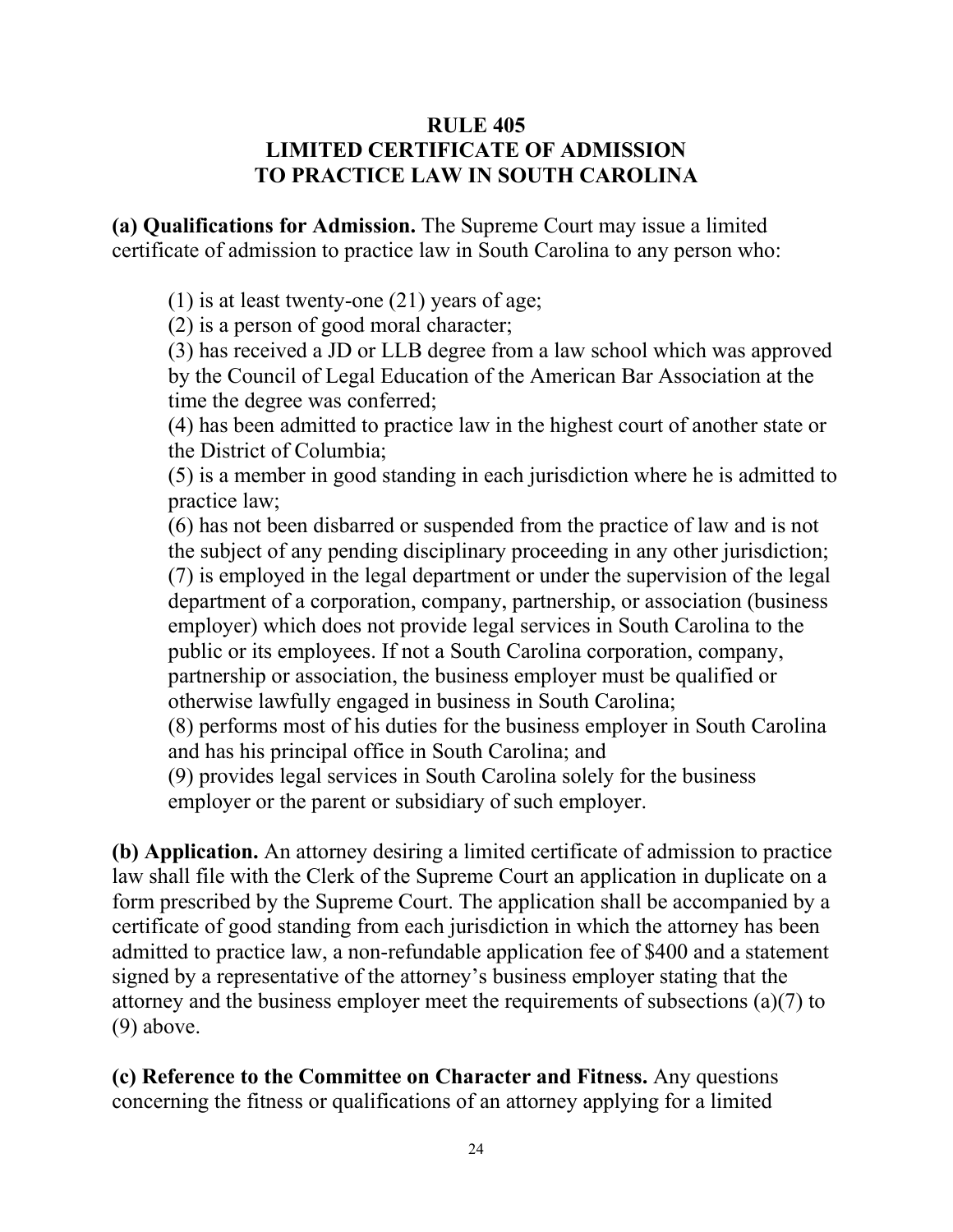certificate of admission to practice law may be referred by the Court to the Committee on Character and Fitness for a hearing and recommendation.

**(d) Confidentiality.** The confidentiality provisions of Rule 402(n), SCACR, shall apply to all files and records of the Board of Law Examiners, the Committee on Character and Fitness, and the Clerk of the Supreme Court relating to an application for a limited certificate to practice law under this rule.

**(e) Scope of Practice.** An attorney issued a limited certificate of admission to practice law may represent his employer:

(1) before any State agency in an administrative proceeding if authorized by the agency's regulations;

(2) before the magistrate's court in civil proceedings upon presentation of a copy of the certificate to the court;

(3) before any other South Carolina court or tribunal only if:

(A) he associates as co-counsel a member of the South Carolina Bar licensed under Rule 402. The associated attorney shall be present at all trials, hearings, depositions, and other proceedings, and shall be required to sign all pleadings, motions, and other documents required to be signed by an attorney; and

(B) a copy of the certificate is presented to the court or other tribunal.

**(f) Certain Activities Permitted.** An attorney granted a limited certificate of admission to practice law is not prevented from appearing in any matter pro se or from fulfilling the duties of a member of the reserve components of the armed forces or the National Guard.

**(g) Rights and Obligations.** The performance of legal services in this State by an attorney issued a limited certificate of admission to practice law shall be deemed the active engagement in the practice of law and shall subject the attorney to all duties and obligations of regular members of the South Carolina Bar and to all rules on the practice of law, including the Rules of Professional Conduct, Rule 407, SCACR, and the Rules for Lawyer Disciplinary Enforcement, Rule 413, SCACR. The attorney shall pay the fee specified by Rule 410, SCACR, and shall be subject to suspension under Rule 419, SCACR, for failing to pay those license fees or for failing to comply with continuing legal education requirements.

**(h) Unauthorized Practice.** If an attorney granted a limited certificate engages in the practice of law in excess of that permitted by this rule, the attorney may be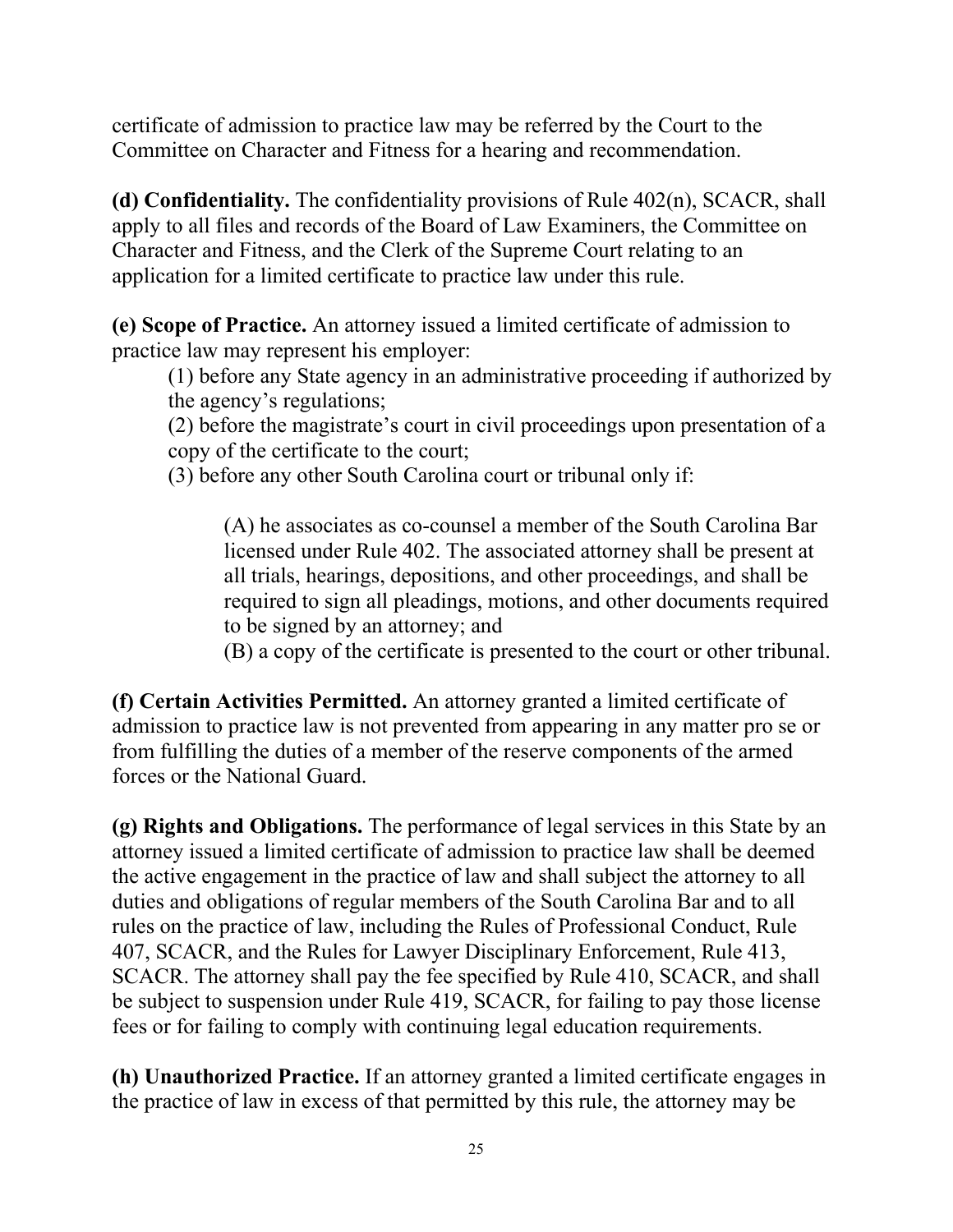subject to discipline under Rule 413, SCACR, revocation of the limited certificate by the Supreme Court, or being held in contempt of the Supreme Court for engaging in the unauthorized practice of law.

**(i) Misconduct and Incapacity.** Except as otherwise provided in this rule, the procedures provided by Rule 413, SCACR, shall be used for resolving allegations that the attorney has committed ethical misconduct or suffers from a physical or mental condition which adversely affects the attorney's ability to practice law. If, however, the Supreme Court imposes a definite suspension or disbarment, or transfers the attorney to incapacity inactive status, the limited certificate shall be terminated as provided below. Unless otherwise ordered by the Court, the attorney may not seek to be readmitted as an attorney under this rule or any other rule until the period of suspension has expired or, in the case of disbarment, until five years after the date of the opinion or order imposing the disbarment.

**(j) Termination of Certificate.** The limited certificate of admission to practice law shall terminate if:

(1) The limited certificate is revoked by the Supreme Court under (h) above. (2) The attorney is admitted to practice law in South Carolina under Rule 402, SCACR, or is granted another limited certificate of admission to practice law under this or any other rule, or is licensed as a foreign legal consultant under Rule 424, SCACR.

(3) The attorney is suspended or disbarred in this or any other jurisdiction. This does not include interim suspensions under Rule 17 of the Rules for Lawyer Disciplinary Enforcement contained in Rule 413, SCACR, or a similar rule in another jurisdiction. For an administrative suspension under Rule 419, SCACR, the attorney may seek reinstatement as provided in that rule.

(4) The attorney fails at any time to be a member of the bar in good standing before the highest court of at least one other state or the District of Columbia.

(5) The attorney ceases to be an employee of the business employer.

**(k) Resignation.** Any request by an attorney licensed under this rule shall be processed as provided by Rule 409, SCACR.

**(l) Surrender of Certificate.** Upon the termination of the limited certificate of admission to practice law or the acceptance of a resignation, the attorney shall immediately surrender the certificate to the Clerk of the Supreme Court. The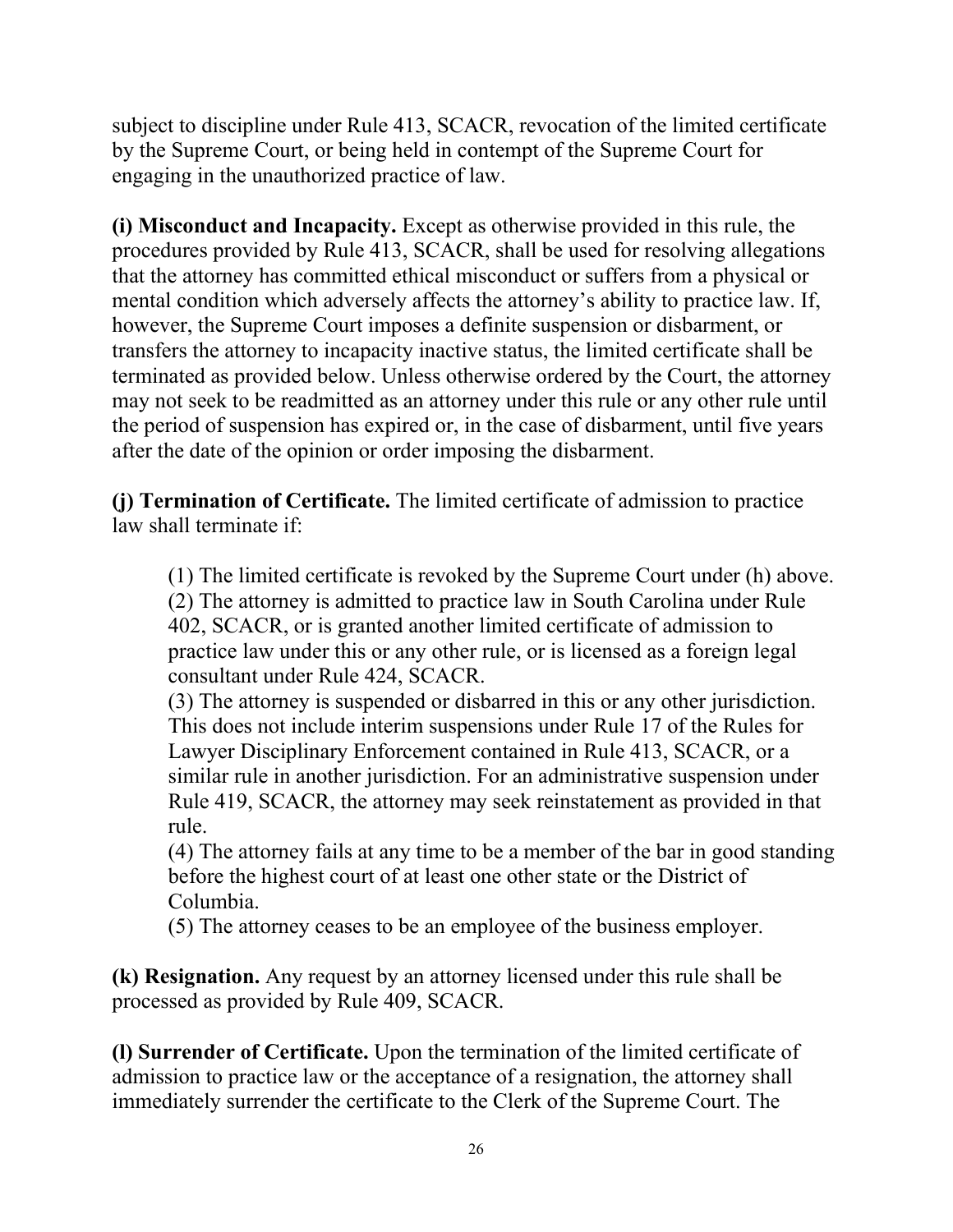failure to immediately surrender the certificate upon termination or the acceptance of a resignation may subject the attorney to discipline under Rule 413, SCACR, or to being held in contempt of the Supreme Court.

**(m) Eligibility to Provide Pro Bono Legal Services.** An attorney granted a limited certificate to practice law under this rule may, subject to the limitations contained in section (n) below, provide pro bono legal services if the attorney:

(1) is associated with an approved legal services organization which receives, or is eligible to receive, funds from the Legal Services Corporation or is working on a case or project through the South Carolina Bar Pro Bono Program;

(2) performs all activities authorized by this rule under the supervision of an attorney (Supervising Attorney) who is a regular member of the South Carolina Bar employed by, or participating as a volunteer for, the legal services organization or the South Carolina Bar Pro Bono Program and who assumes professional responsibility for the conduct of the matter, litigation, or administrative proceeding in which the attorney participates; and (3) neither asks for nor receives compensation of any kind for the legal services provided to the client.

**(n) Authorized Pro Bono Legal Services**. In representing a client through an approved legal services organization or the South Carolina Bar Pro Bono Program, the attorney may:

(1) appear in any court or before any tribunal in this State if the client consents, in writing, to that appearance and the Supervising Attorney has given written approval for the appearance. The written consent and approval must be filed with the court or tribunal and must be brought to the attention of the judge or presiding officer prior to the appearance;

(2) prepare pleadings and other documents to be filed in any court or before any tribunal in this State on behalf of the client. Such pleadings shall also be signed by the Supervising Attorney; and

(3) otherwise engage in the practice of law as is necessary for the representation of the client.

**(o) Conduct Prior to December 31, 1989.** Notwithstanding any other provision of this Rule, the performance of legal services in this State solely for the corporation, company, partnership, or association prior to December 31, 1989, shall be deemed to have been the authorized practice of law in this State for all purposes if, at the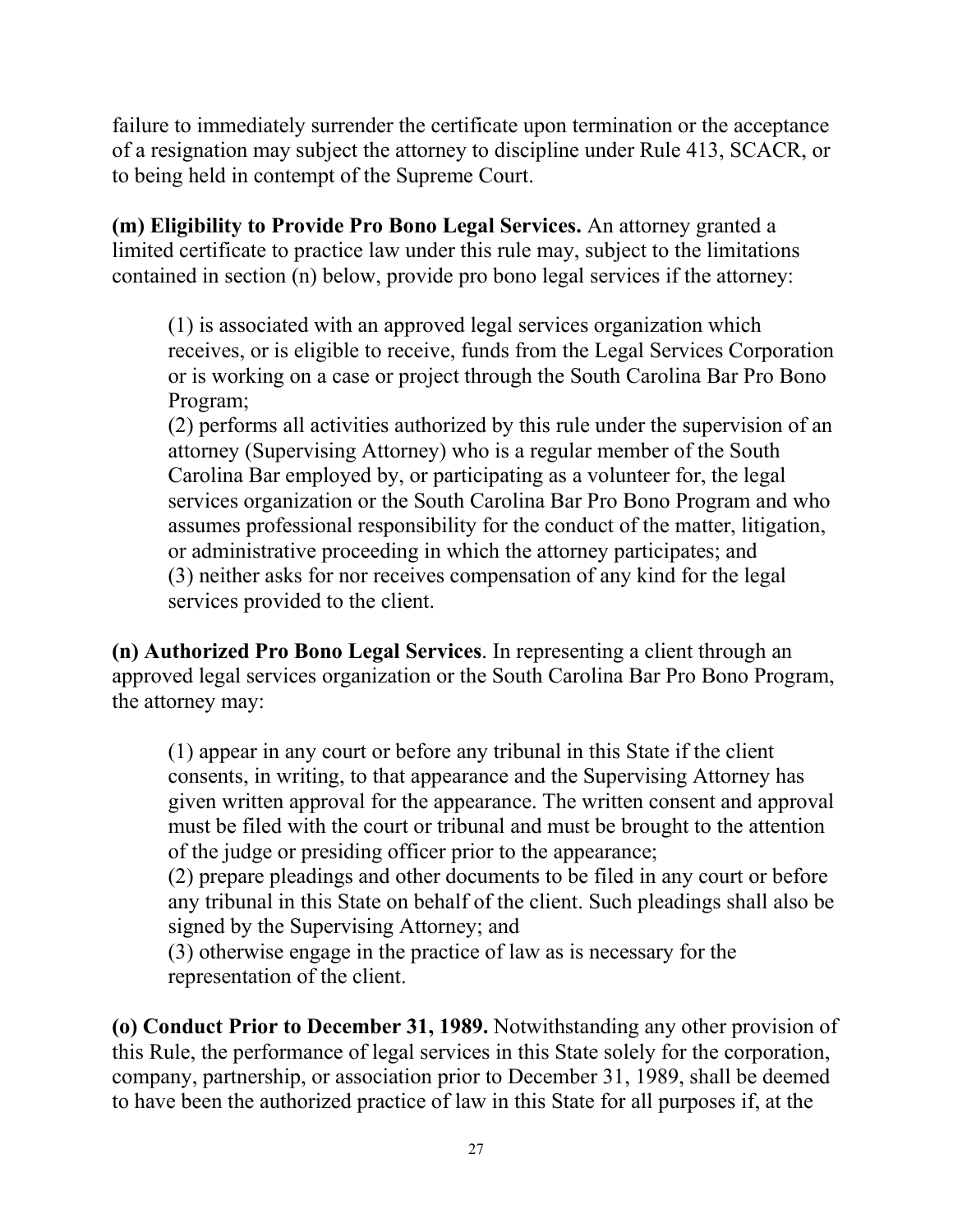time of the performance of the legal services, the attorney met the requirements of section (a) above.

*Last amended by order dated May 7, 2012, effective January 1, 2013.*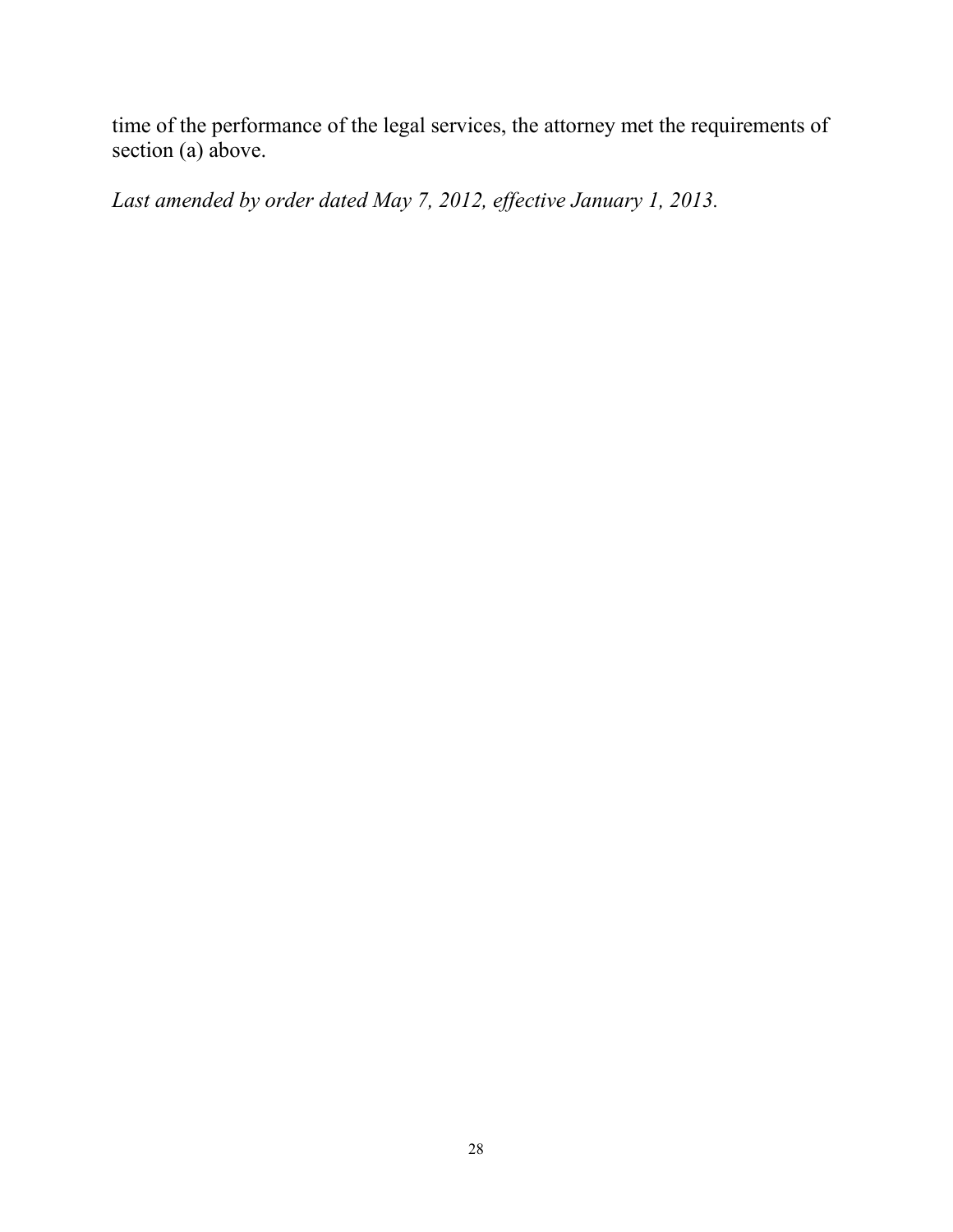# **Limited Certificate of Admission for Military Spouse Attorneys**

The South Carolina Military Spouse JD Network petitioned the Supreme Court to adopt a rule permitting Military Spouse Attorneys to be issued a limited certificate of admission in South Carolina. In April 2016, the Court granted the motion. *In re Limited Certificate of Admission for Military Spouse Attorneys*, 416 S.C. 17, 785 S.E.2d 373 (2016) (in "recognition of the hardships faced by Military Spouse Attorneys, who mush frequently relocate when their service member spouses are ordered transferred to new locations," the Court adopted Rule 430, SCACR). The order amended Rules 403 (Trial Experiences) and 410 (South Carolina Bar), SCACR, to reflect adoption of Rule 430.

The Court amended Rule 430 in March 2017 to reflect changes associated with adoption of the Uniform Bar Exam in 2017 (elimination of Bridge the Gap in favor of a state-specific course of study). The Rule now provides:

# **RULE 430 LIMITED CERTIFICATE OF ADMISSION FOR MILITARY SPOUSE ATTORNEYS**

**(a) Purpose.** The purpose of this rule is allow military spouse attorneys to obtain a limited certificate to practice law to represent clients before a court or administrative tribunal in South Carolina.

**(b) Qualifications for Admission.** The Supreme Court may issue a limited certificate of admission to practice in South Carolina to any person who:

(1) is at least twenty-one (21) years of age;

(2) is a person of good moral character;

(3) has received a JD or LLB degree from a law school which was approved by the Council of Legal Education of the American Bar Association at the time the degree was conferred;

(4) has been admitted to practice law in the highest court of another state, the District of Columbia, or a territory of the United States;

(5) is a member in good standing in each jurisdiction where the attorney is admitted to practice law;

(6) has not been disbarred or suspended from the practice of law and is not the subject of any pending disciplinary proceeding in any other jurisdiction; (7) is the dependent spouse of an active duty service member of the United States Uniformed Services as defined by the Department of Defense (or, for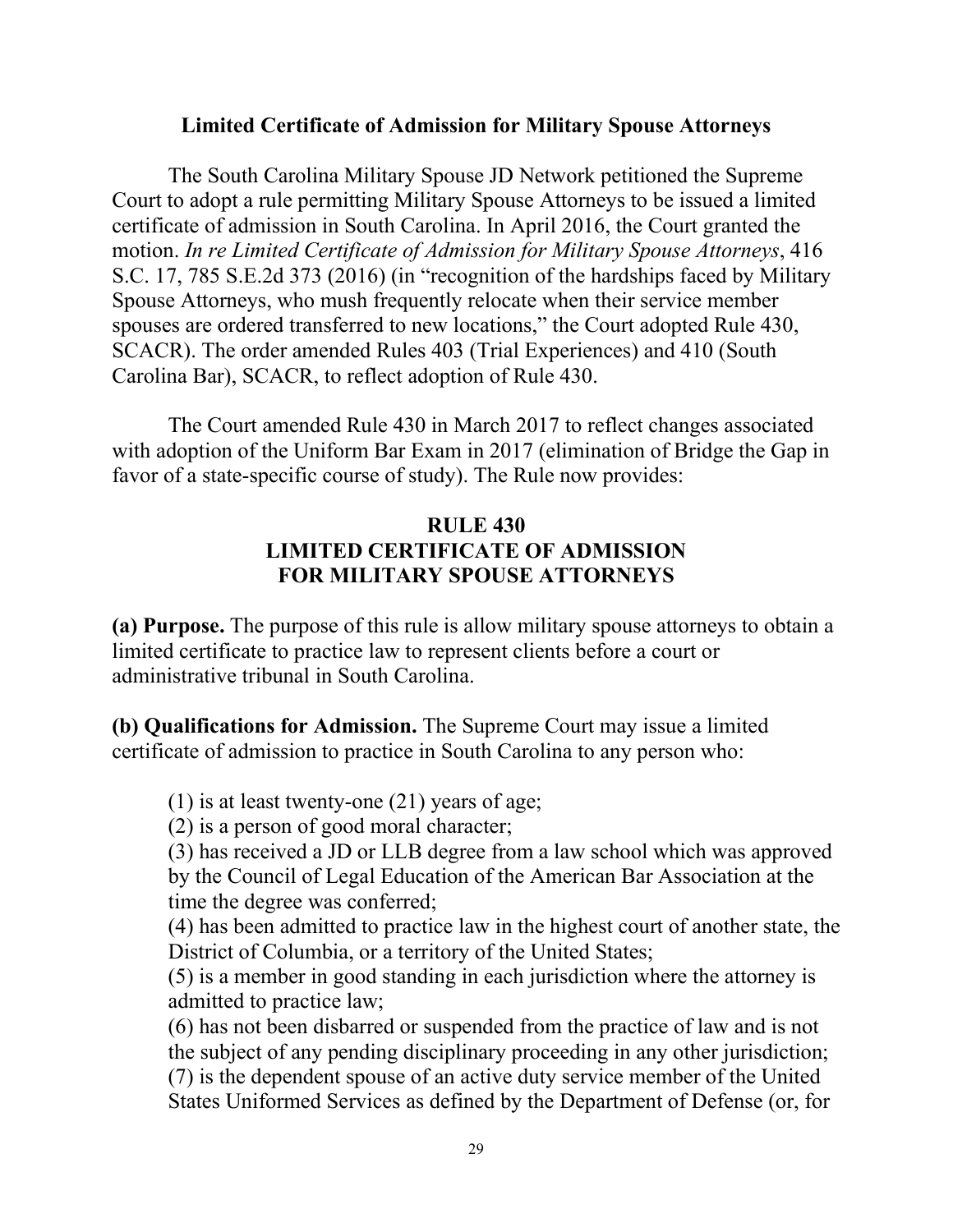the Coast Guard when it is not operating as a service in the Navy, by the Department of Homeland Security) and the service member is on Permanent Change of Station (PCS) orders stationed in South Carolina;

(8) has never failed the South Carolina Bar Examination;

(9) is physically residing in South Carolina;

(10) has completed the Course of Study on South Carolina Law specified by Rule 402(c) of the South Carolina Appellate Court Rules. The Course of Study may not be taken prior to the filing of a complete application with the Clerk of the Supreme Court. An applicant who has completed the Bridge the Gap program administered by the South Carolina Bar prior to March 29, 2017, may use this completion to satisfy the requirement of this subsection; and

(11) has completed or has registered for and will attend within the first year of practice an Essential Series Course administered by the South Carolina Bar.

**(c) Application.** An attorney desiring a limited certificate of admission to practice law under this rule shall file an application with the Clerk of the Supreme Court. This application shall be on a form approved by the Supreme Court. The application shall be accompanied by:

(1) a certificate of good standing from each jurisdiction in which the attorney has been admitted to practice law;

(2) a copy of his or her United States Uniformed Services Identification and Privilege Card evidencing marriage to the active duty service member; and (3) a copy of the active duty service member spouse's orders.

No filing fee shall be required for the application.

**(d) Reference to the Committee on Character and Fitness.** Any questions concerning the fitness or qualifications of the attorney may be referred by the Supreme Court to the Committee on Character and Fitness for a hearing and recommendation.

**(e) Confidentiality.** The confidentiality provisions of Rule 402(n), SCACR, shall apply to all files and records of the Committee on Character and Fitness, and the Clerk of the Supreme Court relating to a limited certificate to practice law under this rule.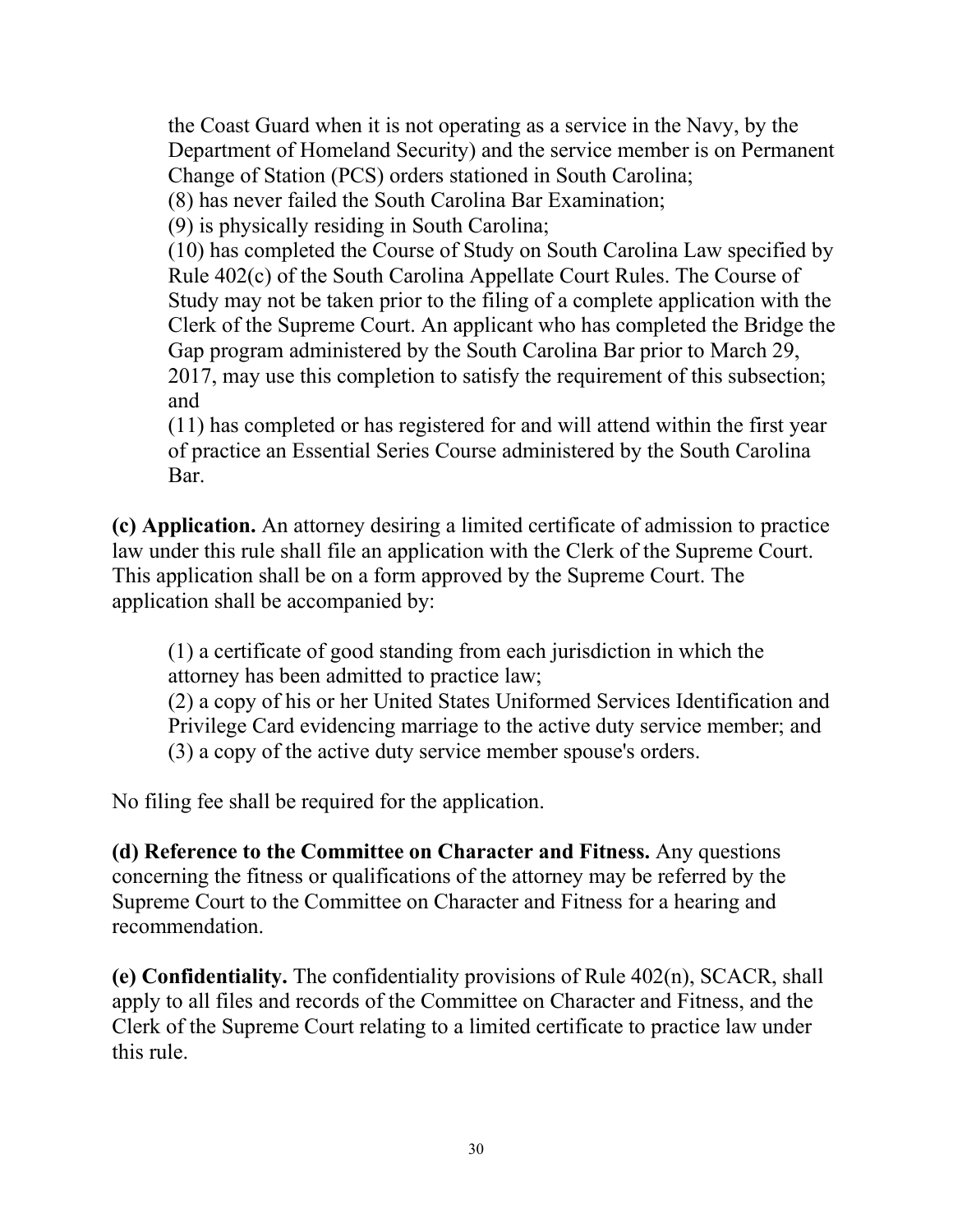**(f) Scope of Representation and Adherence to Rules.** An attorney issued a limited certificate under this rule and meeting the requirements of Rule 403, SCACR, may represent clients before a court or administrative tribunal of this State in any proceeding. In providing representation, the attorney shall comply with the rules of practice and procedure applicable to the court or tribunal, and shall adhere to the South Carolina Rules of Professional Conduct and any other ethical rules applicable to this matter. The attorney shall also comply with the continuing legal education requirements of Rule 408, SCACR, and the mandatory mentorship requirements of Rule 425, SCACR. Attorneys issued a limited certificate shall pay a licensing fee as provided in Rule  $410(i)(8)$ , SCACR. The failure to do so may result in administrative suspension under Rule 419, SCACR.

**(g) Unauthorized Practice**. If an attorney granted a limited certificate engages in the practice of law in excess of that permitted by this rule, the attorney may be subject to discipline under Rule 413, SCACR, a revocation of the limited certificate by the Supreme Court, or being held in contempt of the Supreme Court for engaging in the unauthorized practice of law.

**(h) Misconduct and Incapacity.** Except as otherwise provided in this rule, the procedures provided by Rule 413, SCACR, shall be used for resolving allegations that the attorney has committed ethical misconduct or suffers from a physical or mental condition which adversely affects the attorney's ability to practice law. If, however, the Supreme Court imposes a definite suspension or disbarment, or transfers the attorney to incapacity inactive status, the limited certificate shall be terminated as provided in (i) below. Unless otherwise ordered by the Court, the lawyer may not seek to be readmitted under this rule or any other rule until the period of suspension has expired, or, in the case of disbarment, until five years after the date of the opinion or order imposing the disbarment.

**(i) Termination of Certificate**. A limited certificate issued under this rule is valid for a maximum of five years from the date of issuance. The limited certificate of admission to practice law shall terminate if:

(1) The limited certificate is revoked by the Supreme Court under (h) above. (2) The attorney is suspended or disbarred in this or any other jurisdiction. This does not include interim suspensions under Rule 17 of the Rules for Lawyer Disciplinary Enforcement contained in Rule 413, SCACR, or a similar rule in another jurisdiction. For an administrative suspension under Rule 419, SCACR, the attorney may seek reinstatement as provided in that rule.